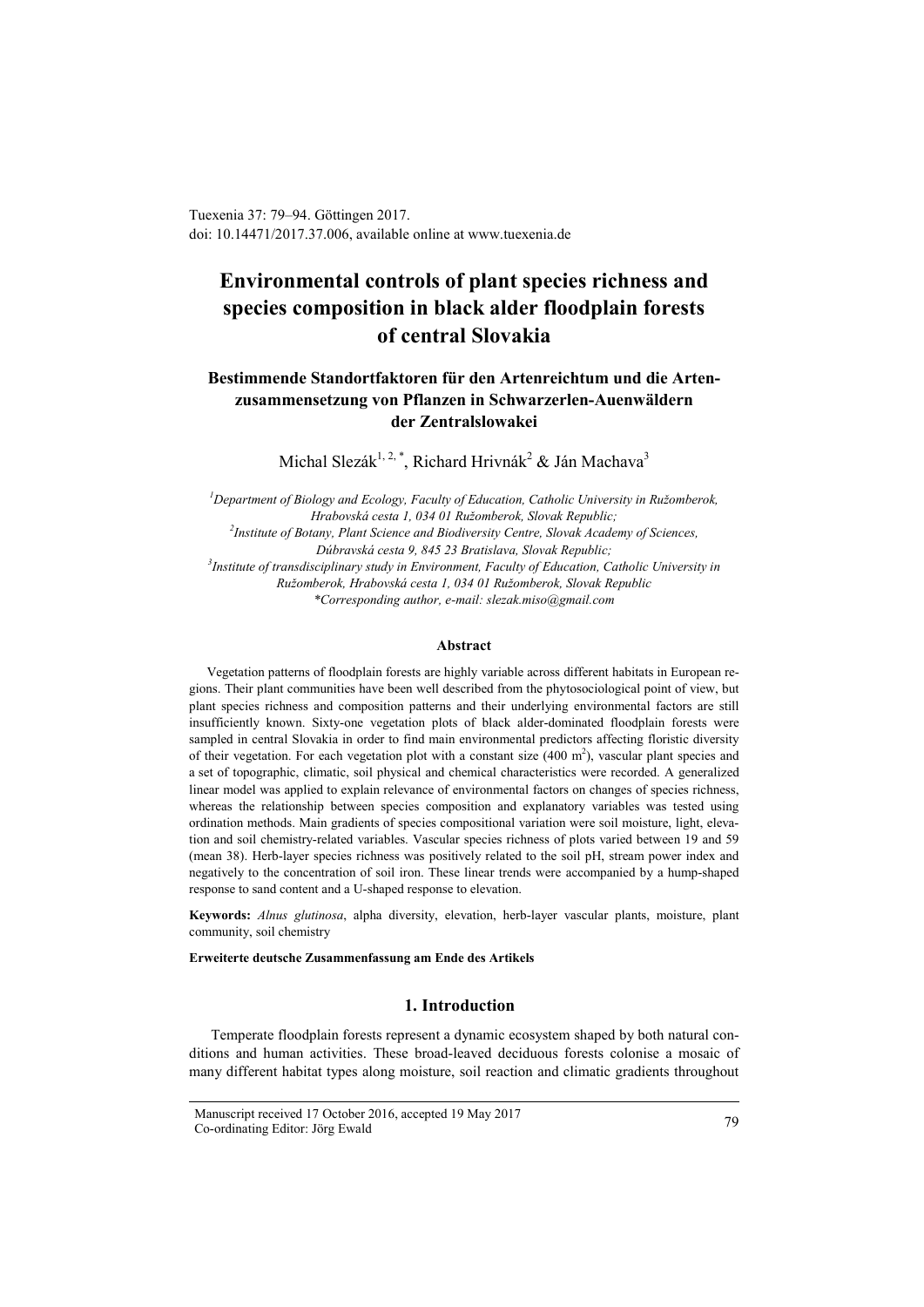the European landscape (DOUDA et al. 2016). This habitat diversity supports the coexistence of vascular plants with different ecological niches and origins (HÄRDTLE et al. 2003, DOUDA et al. 2012, LIENDO et al. 2016, STEFAŃSKA-KRZACZEK et al. 2016) including wetland species, forest herbs, but also grassland and ruderal species (PIELECH et al. 2015, BIURRUN et al. 2016). They usually form medium- to species-rich plant communities (SLEZÁK et al. 2014, PIELECH 2015), which can host extraordinarily high numbers of vascular plant species locally (CHYTRÝ et al. 2015).

Biodiversity research of floodplain forests focuses on determination of causal factors and potential mechanisms underlying plant species coexistence and community assembly. Recent findings generally support the role of both deterministic responses to environmental gradients (i.e. biological or niche-based; SCHMIDA & WILSON 1987) and stochastic (i.e. neutral; HUBBELL 2001) processes. They may act simultaneously to regulate spatial and temporal variation of floodplain plant diversity and composition (e.g., DOUDA et al. 2012), however, their effect and relative importance appear to be scale-dependent. Our study reports on floodplain diversity patterns primarily in relation to environmental gradients irrespective of spatial assembly events (e.g., dispersal limitation).

Previous studies suggest several environmental drivers of species composition and diversity that explain the high ecological variability of floodplain forests. Hydrological and soil factors are well known as two of the key factors which interact to govern their vegetation structure (DE JAGER et al. 2012). Hydrological regime controls spatial distribution of various ecological processes and site-specific properties, with flooding disturbance and associated fluvial events being the most pronounced ones (PARKER & BENDIX 1996). For example, flood duration is considered to be the main cause of the differences in the length of anaerobic and aerobic conditions which in turn affect the nutrient regime (PONNAMPERUMA 1972), whereas its magnitude plays an important role in sedimentation rate (movement and deposition of eroded materials) and accumulation of organic matter (PARKER & BENDIX 1996). Stream flow is associated with plant succession through the transport of plant propagules (e.g., seeds, clonal segments) or development of exposed sites favourable for potential establishment, germination and growth of various plant species (BENDIX & HUPP 2000). The foregoing patterns indicate that plant species sorting along hydrological gradient reflects their evolved adaptations to anoxic stress conditions and flood-generated disturbances (VARTAPETIAN & JACKSON 1997, VAN ECK et al. 2004). Among the major soil variables, a high importance has been largely addressed to soil chemistry, namely to the soil pH (e.g., HÉRAULT & HONNAY 2005, NAQINEZHAD et al. 2008), presumably as a consequence of its effect on the availability and supply of both mineral nutrients and toxic metals in soil substrates. Its relationship with plant community assembly is traditionally viewed in terms of both ecophysiological adaptations of plant species to acidic or basic soils (MARSCHNER 1991, TYLER 2003) and species-pool hypothesis (ZOBEL 2016). In some phytodiversity studies, the role of landscape configuration (DOUDA 2010), elevation (SLEZÁK et al. 2014) or solar radiation (PIELECH et al. 2015) has also been emphasized in structuring various types of temperate floodplain forests. However, the effect and relevance of these factors considerably varied between regions, most likely due to habitat-related biases (e.g., length of captured ecological gradients) or a set of analysed environmental variables and their interactions.

Although previous research devoted to environmental controls improved the understanding of vegetation diversity patterns in floodplain forests, further scientific effort is needed to assess the potential effect of some other environmental predictors. For example, influence of soil or substrate texture on variation of plant community assembly has been rarely studied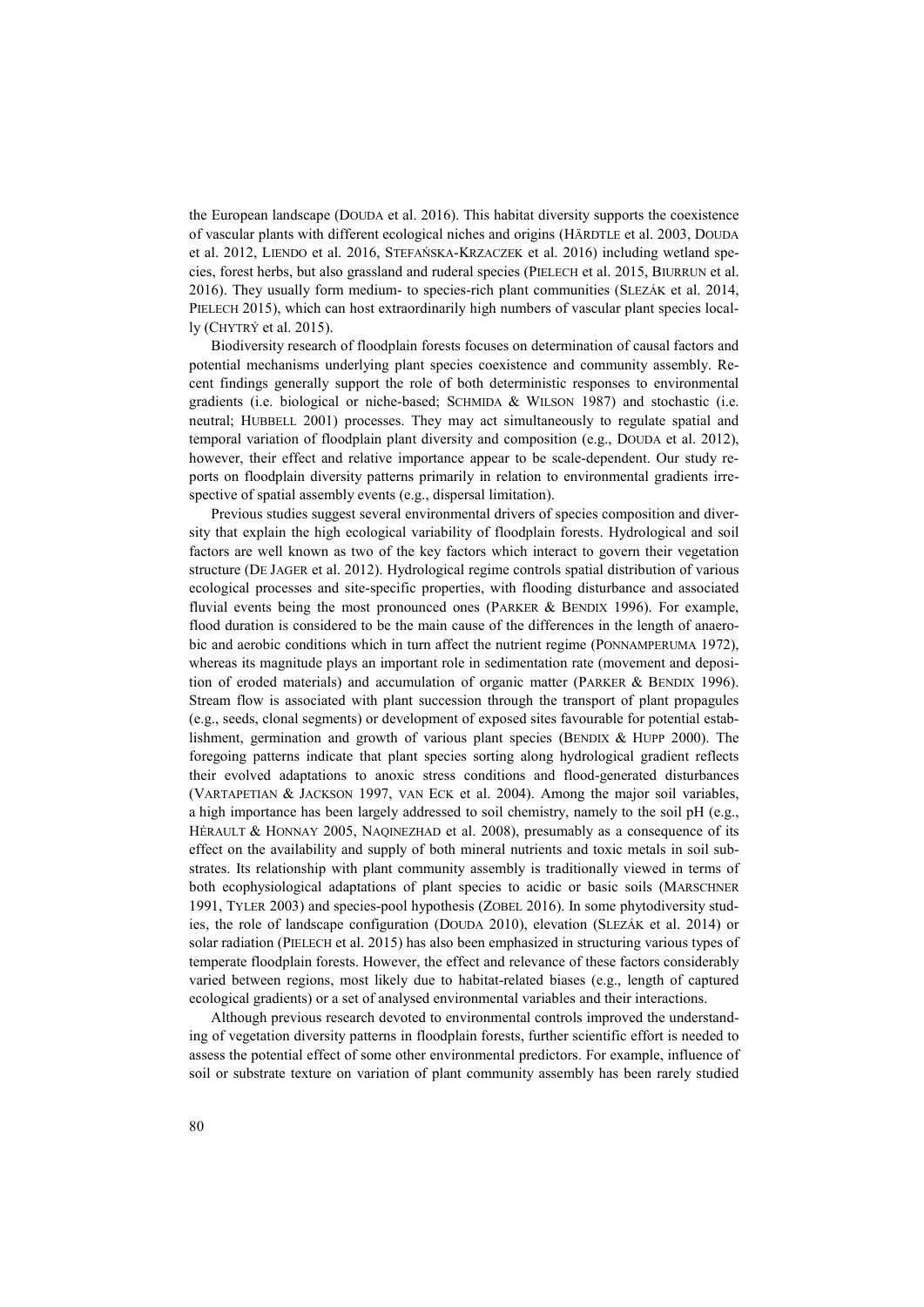(e.g., NAQINEZHAD et al. 2008, DE JAGER et al. 2012), even though soil grain size affects water holding capacity, nutrient cycling, content of organic matter (PINAY et al. 1995) and hence, it may be important for vegetation patterns. The other less analysed factor thought to affect species richness and composition of floodplain forests is iron concentration in soil substrate. Poorly aerated waterlogged soils may accumulate higher concentrations of toxic elements (including iron; PONNAMPERUMA 1972) which negatively influence several wetland species (SNOWDEN & WHEELER 1993, LUCASSEN et al. 2000). However, this pattern has been partially overlooked within habitats of floodplain forests, likely due to confound effect of soil pH gradient.

In the Western Carpathians and the adjacent mountain ranges, the variability of temperate floodplain forests has been studied especially from a phytosociological point of view (e.g., DOUDA 2008, SLEZÁK et al. 2014). These studies provided a more detailed insight into the vegetation-environment relationships, but they did not focus on responses of plant species diversity to site-specific conditions. Moreover, they did not measure habitat characteristics directly (mostly with the exception of elevation) but mediated them using expert-based plant indicator values. We are aware of few studies that analysed the relative importance of different soil properties or other site variables for species richness and compositional patterns in the region (e.g., DOUDA et al. 2012, HRIVNÁK et al. 2015, PIELECH et al. 2015).

This study aimed to investigate the relationship between environmental variables and vegetation patterns of temperate floodplain forests. For this purpose, we compiled vegetation data and a broad set of environmental factors related mainly to soil, climate and hydrology from the southern part of the Western Carpathians. We asked how herb-layer species richness and species composition in black alder (*Alnus glutinosa*) floodplain forests respond to environmental factors. The well-established predictors of floodplain forests were accompanied by less analysed variables such as soil texture and soil iron, which have been shown to induce floristic variation in other wetland habitats. Therefore, we generally expected that they would act in concert with other environmental factors to affect vegetation patterns in this type of forests.

#### **2. Study area**

The research was conducted in the southern part of the Western Carpathians in central Slovakia (N 48°10′–48°37′, E 19°01′–20°25′; Fig. 1). The black alder stands occupied the riparian zone of streams and small rivers, seepage habitats, banks of ponds (water reservoirs) and waterlogged depressions in the floodplains. Vegetation plots were situated in basins and mountains with a relative warm and dry climate. Their altitudinal range was from 165 m to 641 m (Table 1).

#### **3. Methods**

In order to cover ecological variation of black alder floodplain forests in the study area, study sites were selected based on literature sources and expert knowledge of authors. All preserved floodplain forests were surveyed during the period 2010–2012, but only forest stands i) with dominance of *Alnus glutinosa* in tree layer (cover  $> 50\%$ ) and ii) without obvious signs of former plantations or any recent forest management events were recorded. Early successional stages or recently strongly disturbed forests (e.g., uprooted by wild boar) were avoided. In each study site, a vegetation plot with a constant size of 400  $m<sup>2</sup>$  was randomly placed in the central part of a physiognomically and ecologically homog-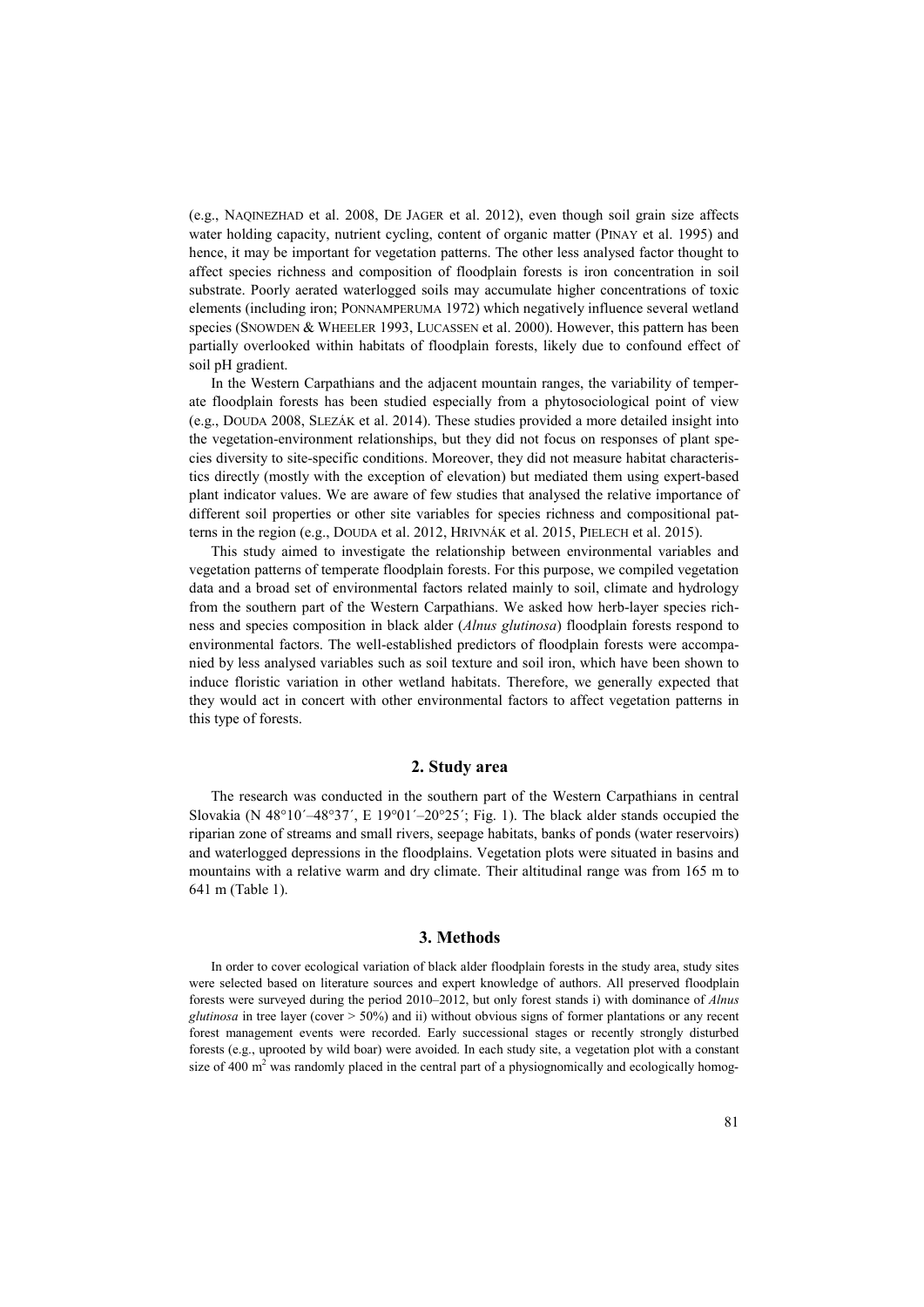

Fig. 1. Distribution map of the vegetation plots in southern part of central Slovakia. **Abb. 1.** Verteilung der Vegetationsaufnahmen im südlichen Teil der Zentralslowakei.

enous forest stand. If the study site involved forest stands with contrasting physiognomy or different herb-layer dominants (e.g., riparian vs. seepage habitats), we recorded one plot in each of these stands. A total of 61 vegetation plots were sampled according to the standard European phytosociological approach. For each plot, we recorded vascular plants with their percentage cover in three layers (tree, shrub and herb) using a modified Braun-Blanquet scale (BARKMAN et al. 1964), but only the herb-layer species were used in further analyses. Species richness represents the number of herb-layer species (including phanerophyte juveniles) per sampling plot as a measure of alpha diversity. Nomenclature of vascular plants followed the checklist of MARHOLD & HINDÁK (1998). List of vascular plants merged to aggregate (agg.) level contained only two taxa *Dactylis glomerata* agg. (incl. *D. glomerata* s. lat., *D. polygama*) and *Glechoma hederacea* agg. (*G. hederacea*, *G. hirsuta*).

The following environmental variables were measured and/or calculated for each plot (Table 1). The percentage cover of the tree layer, used as a proxy variable for light conditions, was visually estimated. Geographical coordinates (longitude and latitude with precision up to 10 m) and altitude were measured with a GPSmap 60 CSx device (Garmin Inc., Kansas, US). Mean annual temperature and mean annual precipitation (records from the period 1961–1990), which were derived from raster values computed in the GRASS GIS environment (Grass Development Team, 2010), were provided by the Slovak Hydrometeorological Institute (Bratislava, Slovakia). Stream power index (SPI) and topographic wetness index (TWI) were derived from a digital elevation model (DEM; Geodetic and Cartographic Institute, Bratislava, Slovakia) with a resolution of 10 m using GRASS GIS. SPI is a measure of the erosive power of flowing water and it was calculated as  $A_s \times \tan(\beta)$ , where  $A_s$  is the specific catchment area (i.e. the cumulative upslope area draining through a point divided by the contour width) and *β* is the local slope angle (MOORE et al. 1991). TWI reflects the tendency of a given site (map cell) to accumulate water and it was defined as ln [*As*/tan(*β*)] (QUINN et al. 1991, GRUBER & PECKHAM 2008). Three soil samples were taken from the topsoil mineral horizon (litter layer removed) at a depth of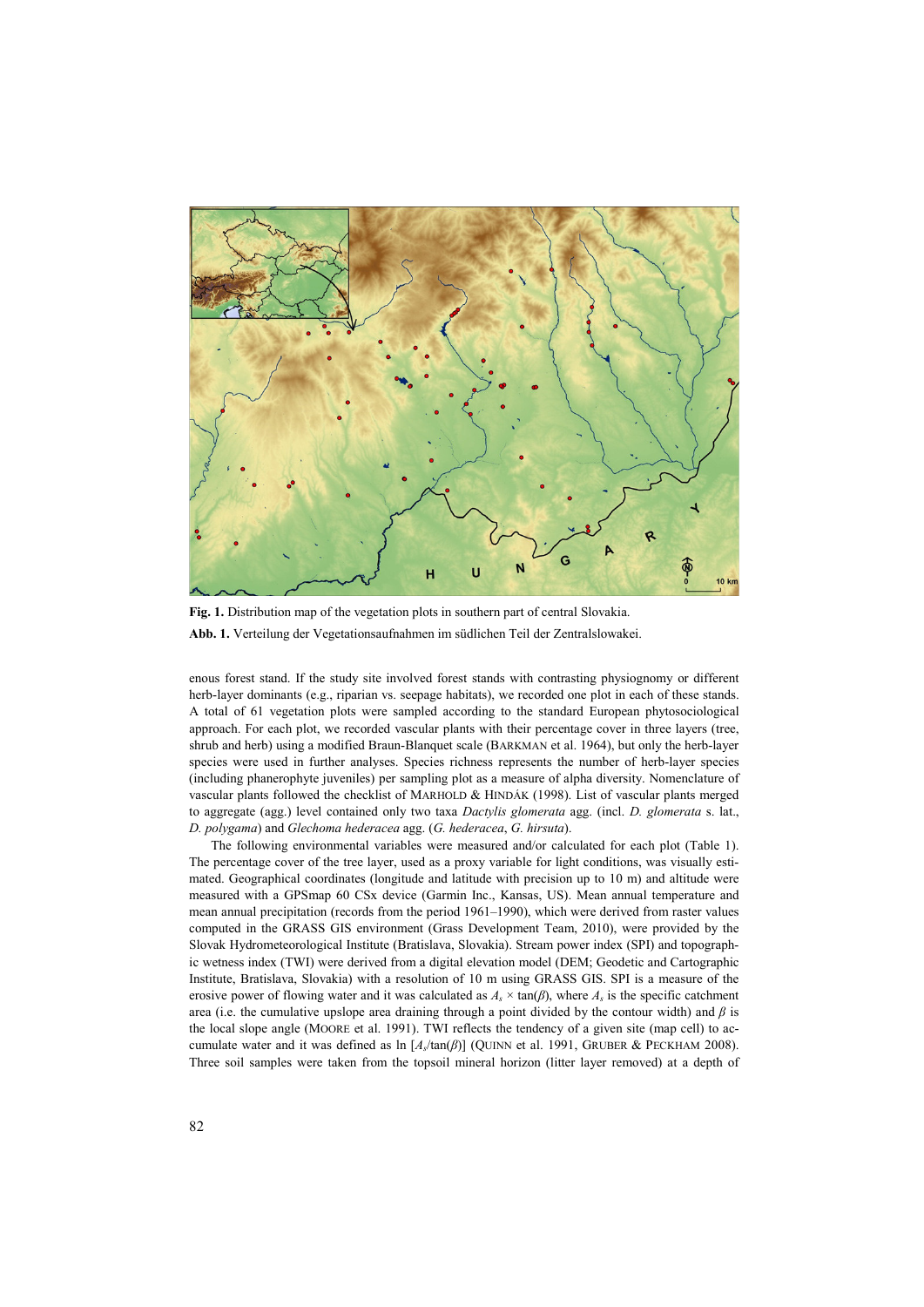**Table 1.** Descriptive statistics of measured environmental variables and herb-layer species richness (number of vascular plant species per 400  $m^2$ ). Explanatory variables used in the analyses are in bold.

**Tabelle 1.** Deskriptive Statistik der gemessenen Umweltvariablen und Krautschichtvielfalt (Anzahl Gefäßpflanzenarten pro 400 m²). In den Analysen verwendete erklärende Variablen sind fett gedruckt.

| Variable name                              | $Mean \pm SD$    | Minimum      | Maximum |
|--------------------------------------------|------------------|--------------|---------|
| Altitude [m]                               | $301 \pm 88$     | 165          | 641     |
| Mean annual temperature [°C]               | $7.83 \pm 0.54$  | 6.48         | 8.87    |
| Mean annual precipitation [mm]             | $644 \pm 47$     | 566          | 741     |
| Soil $C_{\text{tot}}$ [%]                  | $6.58 \pm 5.31$  | 1.26         | 25.8    |
| Soil $N_{\text{tot}}$ [%]                  | $0.56 \pm 0.40$  | 0.10         | 1.90    |
| Soil C/N ratio                             | $11.56 \pm 2.16$ | 4.93         | 16.19   |
| <b>Soil pH</b> (in $H_2O$ )                | $5.64 \pm 0.79$  | 3.93         | 7.36    |
| Soil conductivity $\lceil \mu S/cm \rceil$ | $269 \pm 223$    | 105          | 1614    |
| Soil Ca $[mg/kg]$                          | $3198 \pm 4529$  | 196          | 34545   |
| Soil Mg [mg/kg]                            | $433 \pm 330$    | 79           | 1818    |
| <b>Soil K</b> [mg/kg]                      | $115 \pm 61$     | 31           | 306     |
| Soil Na [mg/kg]                            | $39.9 \pm 47.9$  | 4.8          | 304.5   |
| Soil Fe [mg/kg]                            | $62.2 \pm 51.0$  | 6.0          | 210.5   |
| Soil $P$ [mg/kg]                           | $20.6 \pm 11.6$  | 4.6          | 64.3    |
| Soil sand $[\%]$                           | $26.2 \pm 17.1$  | 1.5          | 72.3    |
| Soil silt [%]                              | $66.7 \pm 15.8$  | 25.0         | 89.0    |
| Soil clay $[\%]$                           | $7.0 \pm 7.2$    | 1.9          | 57.9    |
| Stream power index                         | $1949 \pm 9506$  | $\mathbf{0}$ | 71578   |
| Topographic wetness index                  | $9.3 \pm 2.1$    | 5.3          | 14.5    |
| Tree-layer cover [%]                       | $83 \pm 6$       | 70           | 95      |
| Herb-layer species richness                | $38 \pm 9$       | 19           | 59      |

0–10 cm and pooled to form a single sample per plot in order to reduce soil heterogeneity. They were air-dried at laboratory temperature, crushed and passed through a 2 mm sieve. Total carbon  $(C_{\text{tot}})$  and nitrogen ( $N_{tot}$ ) contents were determined using an NCS-FLASH 1112 analyzer (CE Instruments, UK) and subsequently, they were used to calculate the C/N ratio. Soil pH and conductivity were measured in distilled water (soil/water ratio of 1/5) using the pH (WTW Inolab pH 720) and conductivity (WTW Inolab Cond 720) meter. Cations of calcium (Ca), magnesium (Mg), potassium (K), sodium (Na) and iron (Fe) were extracted in the Mehlich III solution and determined using an atomic absorption spectrophotometer (SensAA, GBC; UK). Plant-available phosphorus (P) was extracted in the Mehlich II solution and measured by spectrophotometry (AES-ICP). The particle-size distribution (i.e. percentage content of sand, silt, clay) was assessed with Laser analyser (Analysette 22, Fritsch GmbH; DE). Each air-dried soil sample was dispersed in a solution of sodium hexametaphosphate  $[(NaPO<sub>3</sub>)<sub>6</sub>]$  using an ultrasonic device.

Multicollinearity of the environmental variables was checked by pairwise Spearman correlations (Supplement E1). From two collinear predictors  $(r<sub>s</sub> \ge 0.7)$ , only one predictor was retained for analyses (Table 1). Species composition-environmental relationships were analysed in two steps using unconstrained (detrended correspondence analysis; DCA) and constrained (canonical correspondence analysis; CCA) ordination analyses (ØKLAND 1996) in CANOCO (ver. 4.5, Microcomputer Power, Ithaca, NY, US). Major environmental gradients responsible for species compositional variation were analysed by DCA and interpreted by directly measured variables (Table 1) and unweighted means of Ellenberg indicator values (EIVs) for light and moisture (ELLENBERG et al. 1992). DCA was performed with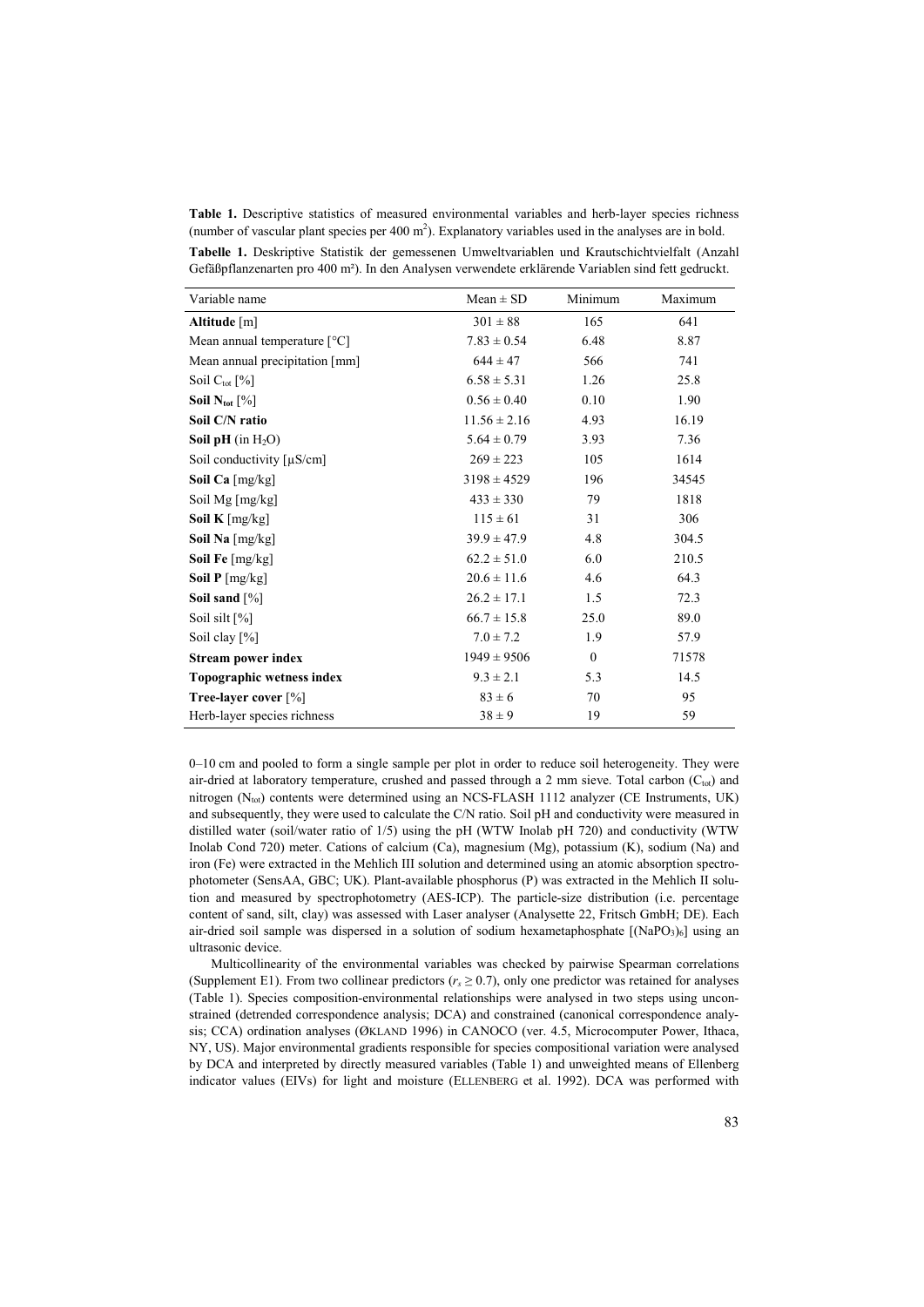detrending by segments, logarithmic transformation of species cover values and without downweighting of rare species. Statistical significance of correlations between environmental factors and first two DCA axes was corrected with modified permutation test  $(p < 0.05, 999$  permutations; ZELENÝ & SCHAFFERS 2012). Effect of directly measured variables (Table 1) on floristic variation was subsequently tested by CCA. It was performed to assess (i) the marginal effect (independent effect of each explanatory variable), (ii) the conditional effect (partial effect of each predictor) and (iii) the pure effect (variation explained by the target variable using the other as covariables). Interactive stepwise (forward) selection was used to create the most parsimonious set of variables that significantly contribute to the explained variation. Significance of environmental variables was tested using Monte Carlo permutation test (999 unrestricted permutations).

Generalized Linear Model (GLM) with Poisson distribution of errors and logarithmic link function was used to fit variation in species richness. The minimal adequate model was calculated using backward stepwise selection based on the Akaike information criterion, following the recommendation of JOHNSON & OMLAND (2004). Statistical significance of each variable in the final GLM was tested by  $\chi^2$ statistic. A non-significant linear term (main term effect) was retained in the model if its higher-order (quadratic) term was significant. Multicollinearity among explanatory variables was checked by calculation of variation inflation factor. The *goodness-of-fit* of the model was expressed by adjusted-*D* 2  $(D^2$ adj), which was calculated as the percentage of explained deviance adjusted by the number of observations and model parameters (GUISAN & ZIMMERMANN 2000). The GLM residuals were subsequently related to means of EIVs for moisture and light. Significance level of regression was tested by modified permutation test (ZELENÝ & SCHAFFERS 2012) based on 999 permutations. These analyses were conducted in R (ver. 3.0.2, R Core Team 2013).

#### **4. Results**

Altogether 255 herb-layer vascular plant species were found in 61 vegetation plots of black alder forest stands. Most frequent species of forest understorey documented in more than 50% plots were mainly eutrophic (e.g., *Aegopodium podagraria*, *Festuca gigantea*, *Galium aparine*, *Impatiens noli-tangere*, *Ranunculus repens*, *Urtica dioica*) and hygrophilous species (e.g., *Caltha palustris*, *Filipendula ulmaria*, *Lycopus europaeus*, *Lysimachia vulgaris*, *Poa trivialis*). The species richness of the herb-layer ranged from 19 to 59 vascular plants with a mean of 38 species per sampling plot (Table 1).

The main floristic differences and ecological gradients are displayed in DCA ordination scatter plots (Fig. 2a, b). Species compositional turnover follows mainly the gradients of moisture (EIV), light (EIV) and soil nutrients (first DCA axis) and combined effect of altitude and soil reaction (second DCA axis). The first two DCA axes accounted for 11.2% of the variance in species data and 25.1% in species-environment relation, whereas first two CCA axes showed lower explained variance in species data (8.4%) and slightly higher values in species-environment relation (30.1%). The CCA with forward selection procedure detected seven variables (altitude, total soil N, soil K, Fe, pH, soil sand and soil C/N ratio) responsible for the species compositional variability in black alder forest stands. While the conditional effect of significant variables was 18.2%, the pure effect reached only 11.8%. The highest amount of variation was explained by altitude (2.8%), followed by soil K (2.6%) and soil pH (2.2%; Table 2).

GLM of the herb-layer vascular plants identified five significant predictors (altitude, soil pH, soil Fe, soil sand, stream power index) jointly explaining 34.4% of the variation in species richness, but their importance was different (Table 3). Soil pH and stream power index showed positive effect on herb-layer species richness, whereas soil Fe had a strong negative influence. The quadratic terms of altitude and soil sand, which were found to be significant,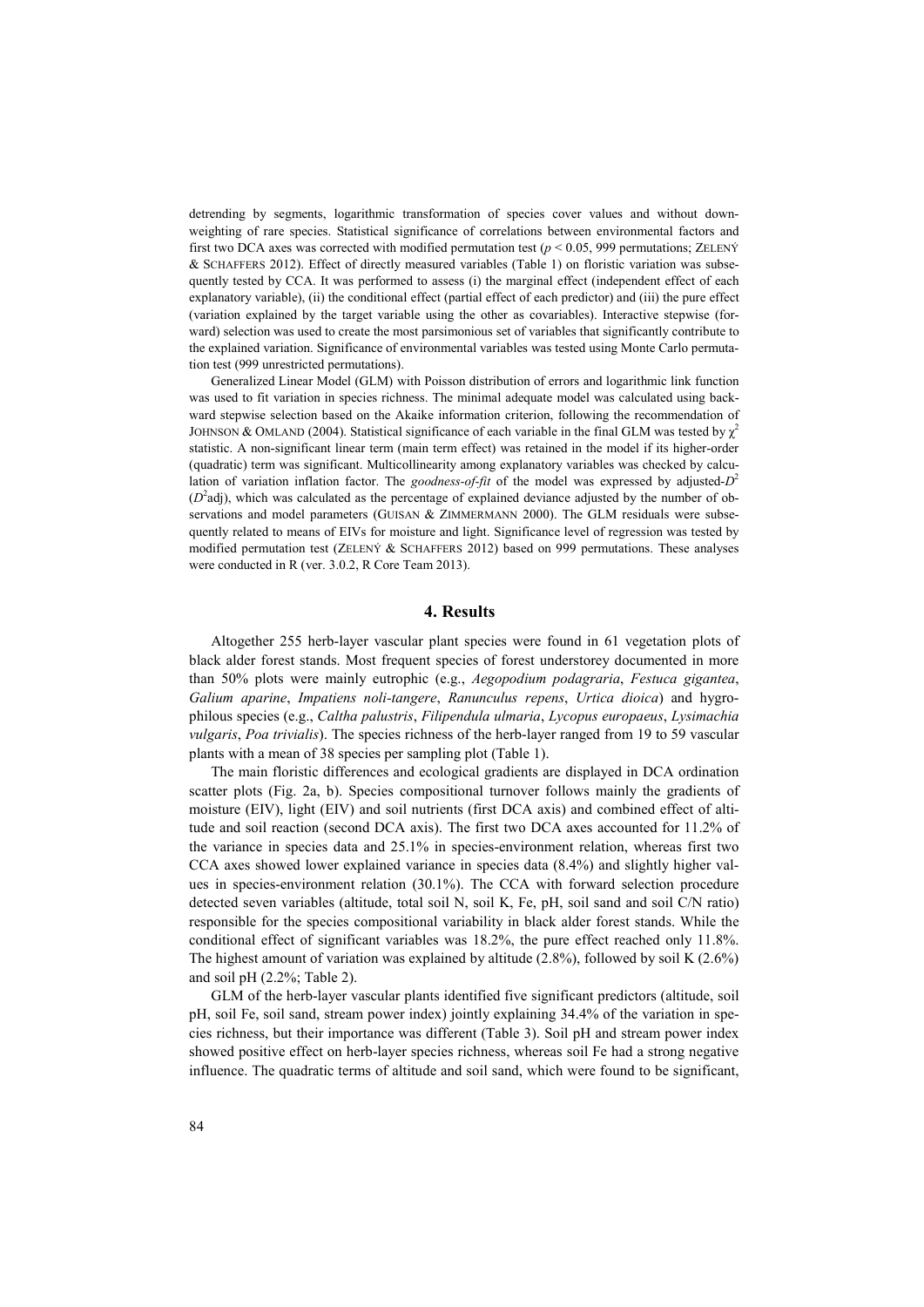

**Fig. 2.** DCA scatter plots with **a)** all analysed environmental factors projected as supplementary variables (variables significantly correlated with DCA axes are displayed in bold), and **b)** vascular plant species showing the highest weight  $(≥ 17%)$  in the analysis. First two DCA ordination axes are shown. Abbreviations of species names: Acercam: *Acer campestre*, Aegopod: *Aegopodium podagraria*, Ajugrep: *Ajuga reptans*, Alnuglu: *Alnus glutinosa*, Athyfil: *Athyrium filix-femina*, Bidefro: *Bidens frondosa*, Bracsyl: *Brachypodium sylvaticum*, Caltpal: *Caltha palustris*, Cardama: *Cardamine amara*, Careacu: *Carex acutiformis*, Careelo: *Carex elongata*, Carerem: *Carex remota*, Chryalt: *Chrysosplenium alternifolium*, Circlut: *Circaea lutetiana*, Descces: *Deschampsia cespitosa*, Dryocar: *Dryopteris carthusiana*, Equiarv: *Equisetum arvense*, Euoneur: *Euonymus europaeus*, Festgig: *Festuca gigantea*, Filiulm: *Filipendula ulmaria*, Fraxexc: *Fraxinus excelsior*, Galelut: *Galeobdolon luteum*, Galiapa: *Galium aparine*, Galipal: *Galium palustre*, Galespe: *Galeopsis speciosa*, Gerarob: *Geranium robertianum*, Geumurb: *Geum urbanum*, Gleched: *Glechoma hederacea* agg., Humulup: *Humulus lupulus*, Impanol: *Impatiens noli-tangere*, Impapar: *Impatiens parviflora*, Junceff: *Juncus effusus*, Lamimac: *Lamium maculatum,* Lycoeur: *Lycopus europaeus*, Lysinum: *Lysimachia nummularia*, Lysivul: *Lysimachia vulgaris*, Myospal: *Myosotis scorpioides* agg., Pershyd: *Persicaria hydropiper*, Poatri: *Poa trivialis*, Ranurep: *Ranunculus repens*, Rubucae: *Rubus caesius*, Rubufru: *Rubus fruticosus* agg., Rubuida: *Rubus idaeus*, Sambnig: *Sambucus nigra*, Scirsyl: *Scirpus sylvaticus*, Soladul: *Solanum dulcamara*, Stacsyl: *Stachys sylvatica*, Stelnem: *Stellaria nemorum*, Urtidio: *Urtica dioica*, Vibuopu: *Viburnum opulus*.

**Abb. 2.** DCA-Streudiagramm mit **a)** passive Projektion aller Umweltvariablen (significant korrelierte Variablen sind fett gedruckt), und **b)** Gefäßpflanzenarten mit höchstem Gewicht (≥ 17 %) in der Ordination. Gezeigt werden die beiden ersten DCA-Achsen. Abkürzungen der Artnamen s.o.

indicated a weakly U-shaped and unimodal response, respectively. The values of variance inflation factor suggested lack of multicollinearity among predictors used in the final GLM (Table 3). The regression analysis between unexplained variation (GLM residuals) and means of EIVs did not reveal significant relationship (Fig. 3).

## **5. Discussion**

The compositional variation in herb-layer vascular plants was associated with altitude (climate) and soil chemistry. These results coincide with studies that analysed vegetationenvironmental relationships across floodplain forests from local and regional (e.g., NAQINEZHAD et al. 2008, SLEZÁK et al. 2014, PIELECH 2015) to continental scales (DOUDA et al. 2016). Higher importance of elevation than soil nutrients and soil pH likely results from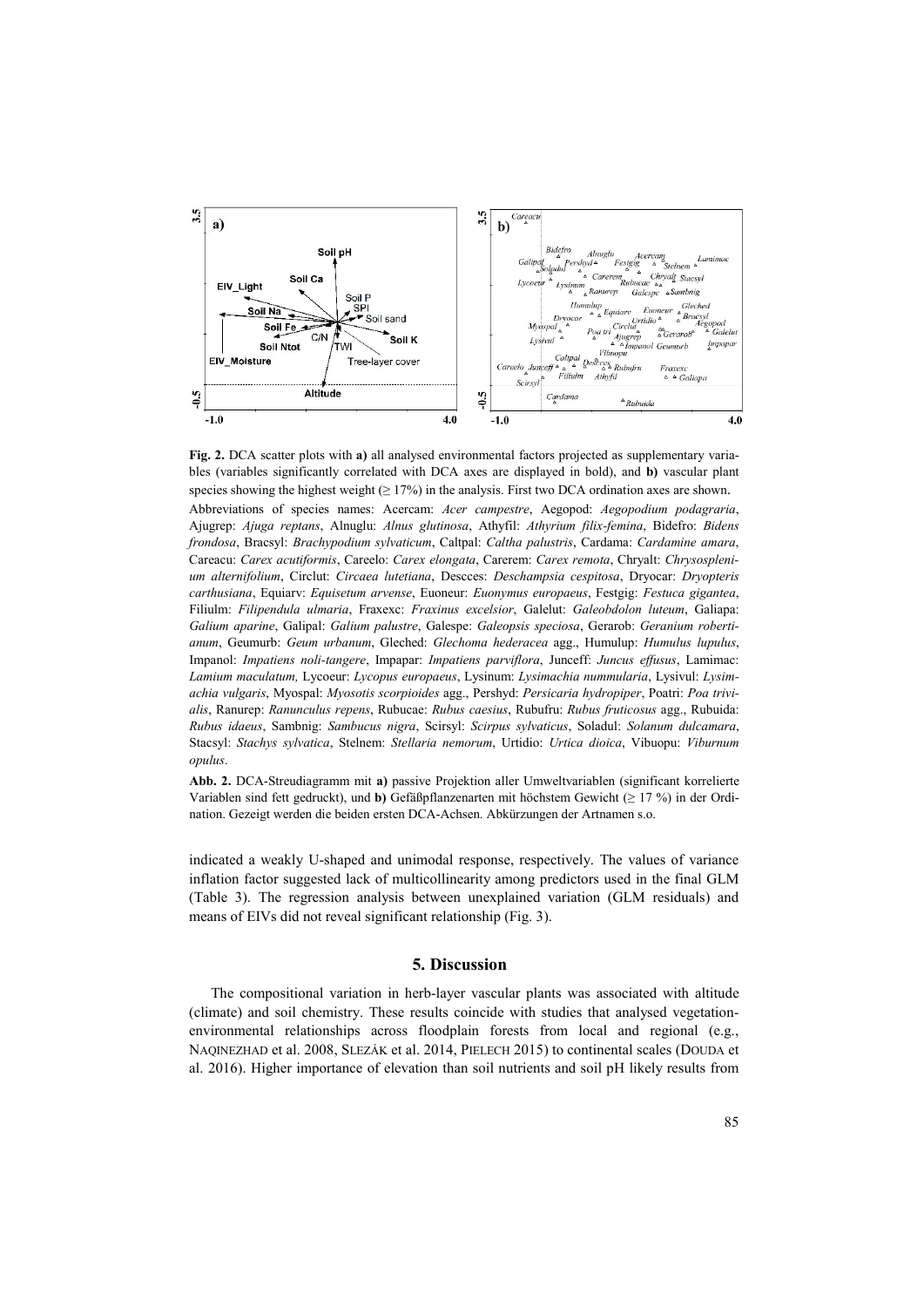**Table 2.** Species composition variance of herb-layer vascular plants in black alder floodplain forests explained by each variable identified in CCA. Explained variance corresponds to percentage of total inertia. Significant values are in bold. Note: \*\*\* $p \le 0.001$ , \* $p \le 0.01$ , \* $p \le 0.05$ , ns – not significant.

**Tabelle 2.** Varianzanteile in der Artenzusammensetzung krautiger Gefäßpflanzen in Schwarzerlen-Auenwäldern, welche durch kanonische Prädiktoren in der CCA erklärt werden. Erklärte Varianz entspricht dem Anteil an der Gesamtvarianz. Signifikante Werte sind fett gedruckt. Anmerkung: \*\*\**p* ≤ 0,001; \*\**p* ≤ 0,01; \**p* ≤ 0,05; ns – nicht signifikant.

|                                  | Marginal effect       |               | Conditional effect     |               | Pure effect           |               |  |
|----------------------------------|-----------------------|---------------|------------------------|---------------|-----------------------|---------------|--|
| Variables                        | Eigenvalues           | $\frac{0}{0}$ | Eigenvalues            | $\frac{0}{0}$ | Eigenvalues           | $\frac{0}{0}$ |  |
| Altitude                         | $0.183***$            | 3.4           | $0.183$ <sup>***</sup> | 3.4           | $0.147***$            | 2.8           |  |
| Soil $N_{\text{tot}}$            | $0.178***$            | 3.4           | $0.165***$             | 3.1           | 0.090 <sup>ns</sup>   | 1.7           |  |
| Soil K                           | $0.150***$            | 2.8           | $0.146***$             | 2.8           | $0.139***$            | 2.6           |  |
| Soil Na                          | $0.144*$              | 2.7           | $0.094^{ns}$           | 1.8           | 0.091 <sup>ns</sup>   | 1.7           |  |
| Soil Fe                          | $0.139***$            | 2.6           | $0.127***$             | 2.4           | $0.113$ <sup>*</sup>  | 2.1           |  |
| Soil pH                          | $0.133***$            | 2.5           | $0.123***$             | 2.3           | 0.117                 | 2.2           |  |
| Soil C/N ratio                   | $0.128***$            | 2.4           | $0.104^*$              | 2.0           | $0.109$ <sup>*</sup>  | 2.1           |  |
| Soil Ca                          | $0.124^{ns}$          | 2.3           | $0.090^{ns}$           | 1.7           | 0.090 <sup>ns</sup>   | 1.7           |  |
| TWI                              | $0.109*$              | 2.1           | $0.095^{ns}$           | 1.8           | 0.090 <sup>ns</sup>   | 1.7           |  |
| Soil sand                        | 0.106 <sup>ns</sup>   | 2.0           | $0.115***$             | 2.2           | $0.100$ <sup>ns</sup> | 1.9           |  |
| Tree-layer cover                 | $0.097$ <sup>ns</sup> | 1.8           | $0.086$ <sup>ns</sup>  | 1.6           | $0.084^{ns}$          | 1.6           |  |
| <b>SPI</b>                       | $0.094$ <sup>ns</sup> | 1.8           | $0.077^{ns}$           | 1.5           | $0.077^{ns}$          | 1.5           |  |
| Soil P                           | $0.093$ <sup>ns</sup> | 1.7           | $0.084^{ns}$           | 1.6           | $0.084^{ns}$          | 1.6           |  |
| Sum of significant variances [%] |                       |               |                        |               |                       |               |  |
|                                  |                       | 21.9          |                        | 18.2          |                       | 11.8          |  |

**Table 3.** Summary statistics of the GLM for species richness of herb-layer vascular plants (Std.coef.: standardized coefficients, S.E.: standard errors, V.I.F.: variation inflation factor, *p*: significance level).  $D^2$ adj = 0.344; significant *p*-values are in bold.

**Tabelle 3:** Zusammenfassende Statsitik des Generalisierten Linearen Modells (GLM) für die Artenzahl krautoger Gefäßpflanzen (Std.coef.: standardisierte Koefficienten, S.E.: Standardabweichungen, V.I.F.: Varianzinflationsfaktor, *p*: Irrtumswahrscheinlichkeit). *D* 2 adj = 0,344; signifikante *P*-Werte sind fett gedruckt.

| Predictors             | Std. coef. | S.E.  | V.I.F. | $\boldsymbol{p}$ |
|------------------------|------------|-------|--------|------------------|
| (Intercept)            | 3.646      | 0.031 |        | < 0.001          |
| Stream power index     | 0.037      | 0.018 | 1.096  | 0.044            |
| Altitude               | 0.025      | 0.029 | 2.191  | 0.385            |
| Soil pH                | 0.058      | 0.024 | 1.232  | 0.013            |
| Soil Fe                | $-0.115$   | 0.025 | 1.275  | < 0.001          |
| Soil sand              | $-0.005$   | 0.024 | 1.298  | 0.827            |
| Altitude $^{2}$        | 0.035      | 0.013 | 2.142  | 0.009            |
| Soil sand <sup>2</sup> | $-0.045$   | 0.020 | 1.234  | 0.022            |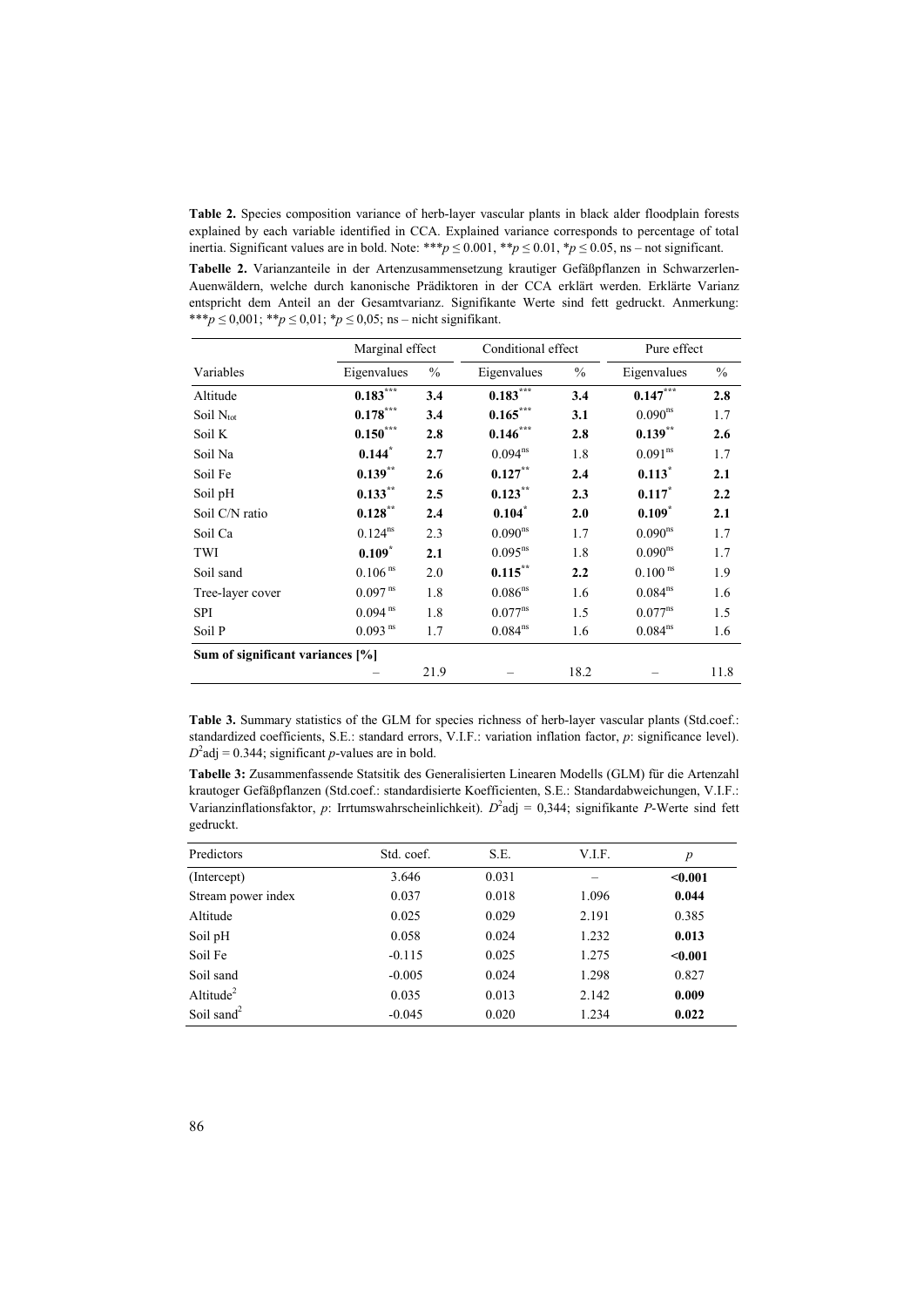

**Fig. 3.** Relationship between GLM residuals (Table 3) and EIVs for moisture and light. Significance of regression was corrected by modified permutation test using 999 permutations.

**Abb. 3.** Verhältnis zwischen Residuen des Generalisierten Linearen Modells (Tab. 3) und mittleren Ellenberg-Zeigerwerten für Feuchte und Licht. Signifikanz der Regression korrigiert durch Permutationstest mit 999 Läufen.

the predominance of acidic substrates and a truncated soil pH gradient in the study area. Previous research indicated that environmental conditions of riparian areas highly vary along an altitudinal gradient following important upstream-downstream interactions (PIELECH et al. 2015). In addition to well-established changes of climate, productivity and energy-related variables (RAHBEK 2005, KÖRNER 2007), elevation tends to be also coupled with variations in stream size, hydrological regime (frequency and magnitude of flooding, soil water level), accumulation rates and inputs of dissolved chemical elements (PARKER & BENDIX 1996, HUANG et al. 2013, KUGLEROVÁ et al. 2014, PIELECH et al. 2015). Floodplain forests may share a group of plant species generalists able to thrive across a wide range of site conditions, but they react on these drivers with a continuous species turnover. Significant effect of soil C/N ratio on species composition is consistent with previous observations (e.g., PAAL et al. 2007, NAQINEZHAD et al. 2008) and driven by ecological variation of black alder forest stands across soil moisture gradient with a different mineralization rate of organic matter.

However, the present species composition-environment relationship should be interpreted carefully because there was still much of the unexplained variation by measured variables in constrained ordination. These results may indicate that some important environmental factor was not included. If mean values of EIVs (i.e. factors that we did not measure) were added to explanatory variables and projected onto DCA analysis, an overriding effect of moisture gradient on plant compositional variation was found. This finding is attributable to high level of spatial-temporal heterogeneity in moisture conditions that reflects both local hydrological regime and seasonal fluctuating of groundwater level. Soil moisture induces obvious fine-scale compositional turnover from wet to drier sites as a consequence of competitive hierarchy among vascular plants with different moisture requirements (DOUDA et al. 2012). This pattern is also pronounced outside flooding periods. Although its role itself seems to be trivial, soil moisture may involve a confounding effect of other predictors (HÄRDTLE et al. 2003). However, weak interplay between moisture and other measured factors  $(r<sub>s</sub> < 0.5;$  Supplement E1) suggested that this process was not relevant in our case. Moisture correlated strongly only with light  $(r<sub>s</sub> = 0.67)$  whose effect is well-known in shaping of species composition within forest ecosystems due to asymmetric light competition between forest overstorey (canopy trees) and herb-layer vegetation. Dynamic and less stable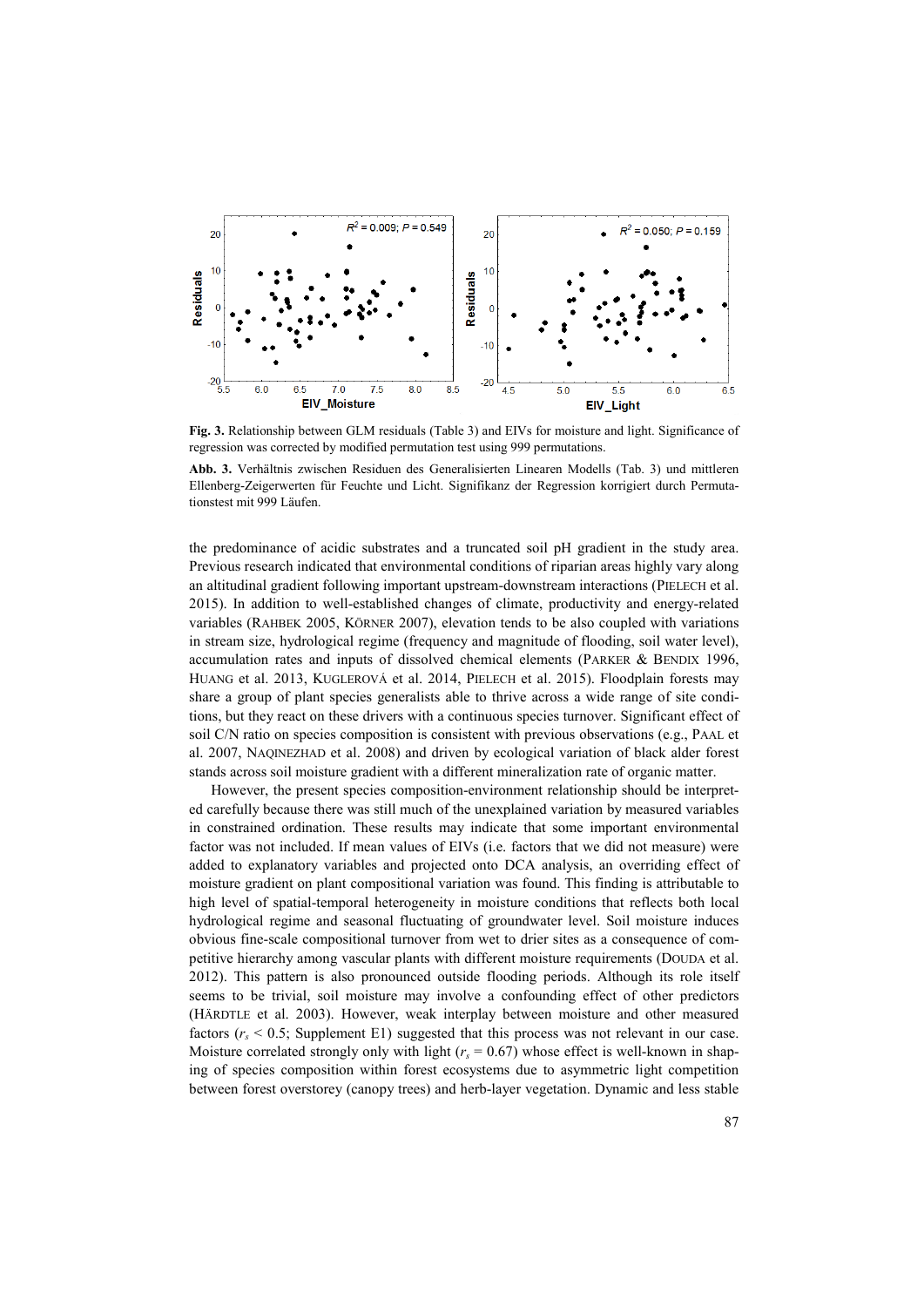waterlogged soil substrates promote existence of treefall gaps, which increase light transmission through the forest overstorey and in turn modify plant community assembly in floodplain forests (e.g., PIELECH et al. 2015).

In the present study, soil pH and iron content were found to be the most important drivers of variation in species richness data. Herb-layer species richness of floodplain forests was positively related to soil pH, with the highest values at neutral to slightly alkaline sites. A monotonically increasing trend for herb species has already been identified in black alder swamp forests (DOUDA et al. 2012). Several mutually non-exclusive mechanisms to explain observed pattern have been proposed. Firstly, low species richness of vascular plants at very acidic soils is constrained by high phytotoxic effect of the released metal ions (e.g., aluminium) and nutrient limitation (MARSCHNER 1991). If soil pH shifts to slightly acidic or neutral, toxicity is neutralised and nutrient availability becomes more favourable (TYLER 2003), which in turn leads to an increase of species richness. Secondly, the positive linear trend reflects evolutionary origin of the central European floras. In accordance with the speciespool hypothesis (ZOBEL 2016), historical prevalence of high-pH soils in Central Europe (PÄRTEL 2002) restricted modern regional species pool of calcifuge (confined to low-pH soils) vascular plants due to higher extinction rate in the Pleistocene (EWALD 2003). However, many authors consider linear trend between plant species richness and soil pH as a consequence of the truncated pH gradient at its acidic and/or alkaline end (e.g., DUPRÉ et al. 2002). Our findings provided reliable support for this pattern, because we captured the pH gradient without strongly alkaline soils ( $pH \ge 7.5$ ). Soil iron was found to be responsible for the decline of herb-layer species richness. Significant effect of iron on species richness and composition has been often reported in wetland habitats such as fens or bogs (e.g., SNOWDEN & WHEELER 1993, GĄBKA & LAMENTOWICZ 2008). However, this finding could be an artefact due to both disproportionally higher number of biodiversity studies conducted in treeless wetlands than in floodplain forests and structure of explanatory variables without this soil factor. A high observed variability in iron pools among vegetation plots reflects different availability of soluble iron along a soil pH and moisture gradients (ROZBROJOVÁ & HÁJEK 2008). It is difficult to determine a single causal factor behind the iron content because it may directly and indirectly modify the presence of vascular plants through the toxicity and immobilization of phosphates (PONNAMPERUMA 1972, KOOIJMAN & HEDENÄS 2009). In our case, increasing iron concentrations were associated either with acidic soils, which partially multiplied the effect of pH gradient, or waterlogged soil substrates. MARTIN (1968) also found that the importance of iron toxicity increases towards waterlogged sites creating reducing conditions.

Stream power index, altitude and content of soil sand were determined as additional driving forces for species richness of the herb-layer vascular plants. A significant role of stream power index reflects close interactions between hydrology and topographic conditions across floodplain landscape (PARKER & BENDIX 1996). It was found to be the important driver enhancing species richness in our study. We corroborated the outcomes of previous research that stream power controls vegetation structure of riparian zones (e.g., BENDIX 1999, BENDIX & HUPP 2000, PIELECH et al. 2015). A positive species richness-stream power relationship most likely results from the formation of new exposed sites and variation in sediment deposition which supports fine-scale resource partitioning and higher niche diversity. Plant species richness is widely thought to decline along increasing altitudinal gradient (ADAMS 2009) or to be unimodal with a mid-altitude peak (RAHBEK 2005). In our study, the positive quadratic term indicated a U-shaped trend, however this relationship actually showed minimum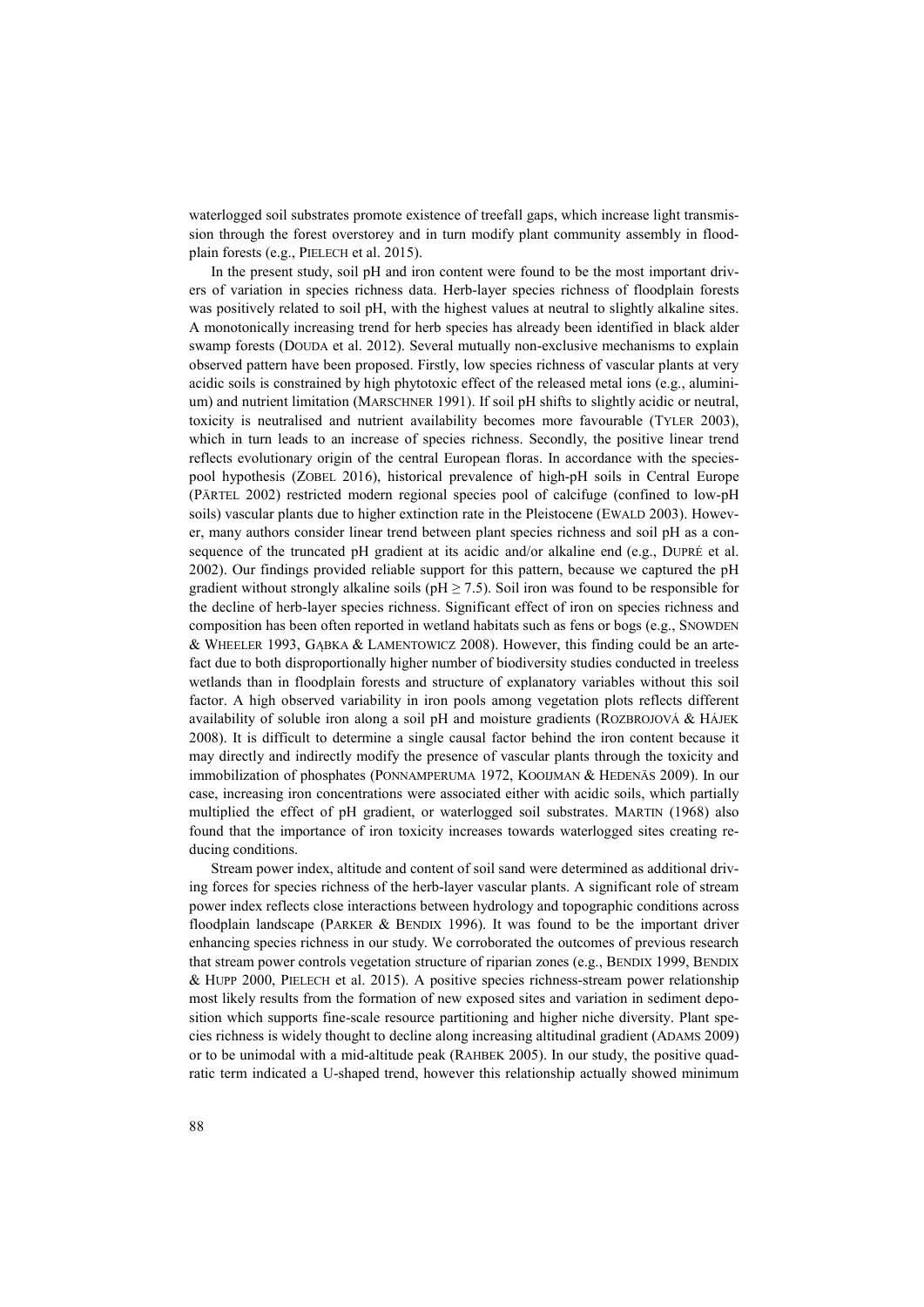richness values at the altitudes of 200–300 m and only increasing trend towards higher altitudes, without another obvious peak in richness at lower altitudes. Given a short altitudinal range (165–641 m) and the dominance of lower altitudes across the dataset, higher species richness at higher altitudes presumably did not contradict the existence of unimodal response reported by RAHBEK (2005). One possible explanation for higher species richness at higher altitudes might be the prevailing sites with groundwater discharge in submonane areas. These habitats generally tend to host species-richer vegetation compared with other (nondischarge) riparian forests which have been ascribed to higher nutrient availability (KU-GLEROVÁ et al. 2014) and less drought stress during low-river stages (JANSSON et al. 2007). The weakly unimodal relationship between species richness and soil sand peaked at soil sand content about 30%. Similar non-linear response of plant species richness to substrate fineness was reported by NILSSON et al. (1989) in riparian vegetation along two Swedish rivers. The maximum species richness was found on sites with higher soil particle heterogeneity, with declines both towards coarser- and finer-grained sediments. Soil texture heterogeneity creates more available niches that positively support plant species coexistence. If flood disturbance-induced variability of soil grain sizes is taken into account (PARKER & BENDIX 1996), plant community assembly reflects interspecies differences in life-history strategies to disturbance level along successional gradient. The present hump-shaped curve thus could be explained in agreement with the intermediate-disturbance hypothesis (CONNELL 1978, WARD & STANFORD 1983) since the content of finer-grained material (silt and clay) increases at high flood-disturbed sites (DE JAGER et al. 2012). These results are consistent with the findings of POLLOCK et al. (1998) which found the highest plant species diversity on sites subjected to intermediate flood disturbance frequencies within various types of wetland vegetation.

The present study provides better insight into the role of site-specific factors and associated mechanisms that contribute to local plant species richness and affect species turnover along environmental gradients in black alder floodplain forests. Although floodplain diversity patterns may strongly differ among temperate European regions, our results suggest that the effects of moisture, hydrology and soil-related variables (chemistry, but also texture) appear to be generally valid to govern vegetation structure of these forests. In spite of a short altitudinal gradient subjected to analysis, it showed significant effect for species compositional variation and species richness. This pattern suggests that variables related to local catchment areas, which may induce considerable variability in the distribution of abiotic resources and conditions, should also be taken into account by phytodiversity studies in floodplain forests.

## **Erweiterte deutsche Zusammenfassung**

**Einleitung** – Auenwälder besetzen in Europa Lebensräume mit vielfältigen Standortbedingungen. Sie zeigen nicht nur eine bemerkenswerte regionale Differenzierung (DOUDA et al. 2016), sondern unterscheiden sich auch stark hinsichtlich ihrer Pflanzenartenvielfalt (SLEZÁK et al. 2014, PIELECH 2015), wobei manche Typen eine ungewöhnlich hohe Zahl von Gefäßpflanzenarten aufweisen (CHYTRÝ et al. 2015). Ihre hohe standörtliche Variabilität ergibt sich aus räumlichen und zeitlichen Änderungen im Angebot abiotischer Ressourcen und Wuchsbedingungen, welche ihrerseits die Vegetationsstruktur maßgeblich steuern.

Biodiversitätsforschung in Auenwäldern versucht Ursachen und potenzielle Mechanismen, welche der Koexistenz von Pflanzenarten und ihrem Zusammentreten zu Gemeinschaften zu Grunde liegen, zu bestimmen. Hydrologie und Bodeneigenschaften sind zwei bekannte Umweltfaktoren, die gemeinsam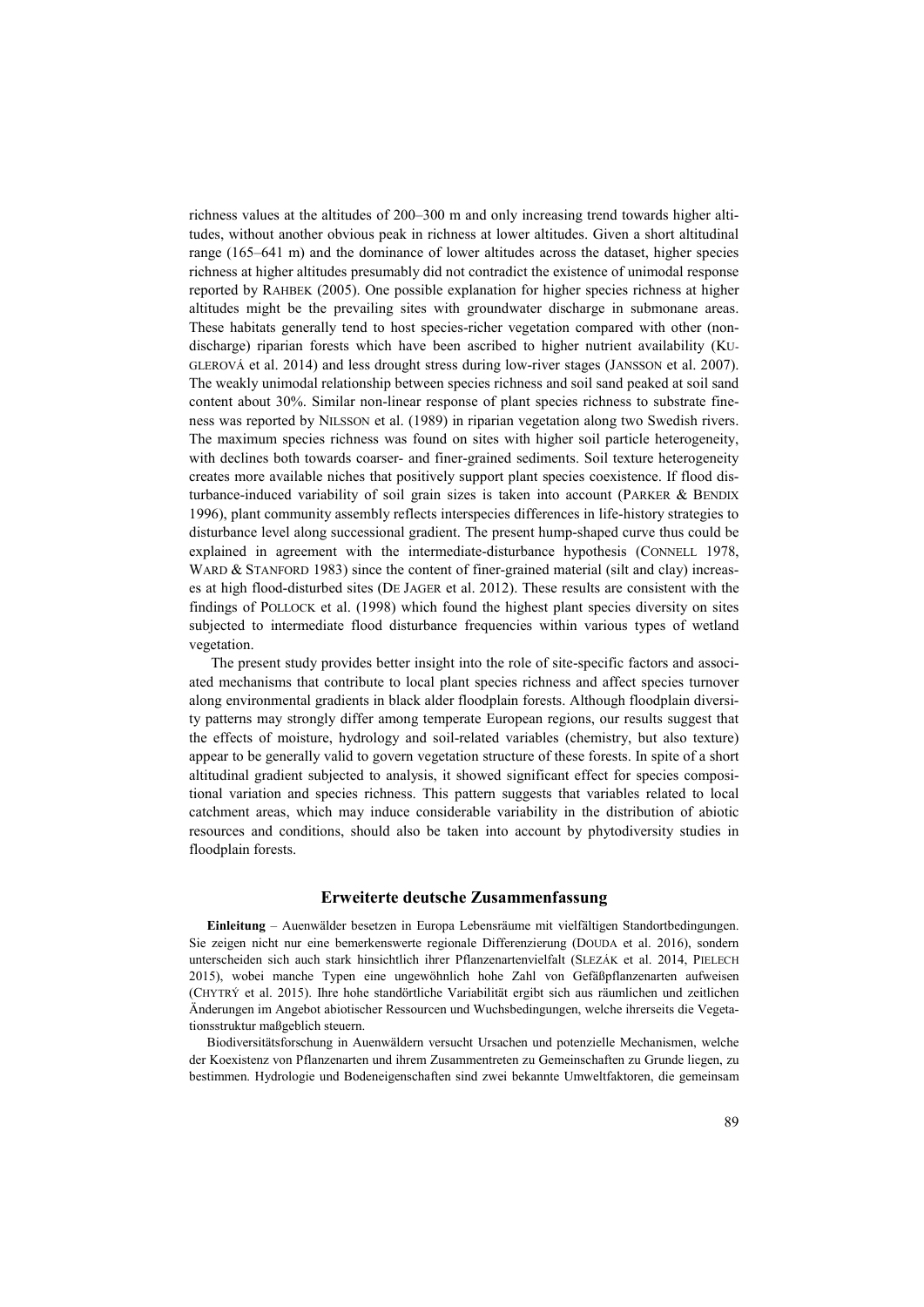die Vegetationsstruktur bestimmen (PARKER & BENDIX 1996, HÉRAULT & HONNAY 2005, DE JAGER et al. 2012). Obwohl frühere Forschungen zu bestimmenden Standortfaktoren das Verständnis der Muster von Vegetationsvielfalt in Auenwäldern verbessert haben, werden weiter gehende wissenschaftliche Untersuchungen benötigt um potenzielle Effekte einiger anderer Einflussgrößen zu bewerten. Deshalb wurden die in Auenwäldern bewährten Faktoren in dieser Studie ergänzt um seltener untersuchte Variablen wie Bodenart und Eisengehalt, welche sich in anderen Feuchtgebietstypen als wichtig erwiesen haben.

In den Westkarpaten und angrenzenden Gebirgszügen ist die Variabilität von Auenwäldern insbesondere durch pflanzensoziologische Studien gut untersucht (z. B. DOUDA 2008, SLEZÁK et al. 2014), wohingegen Studien zur Abhängigkeit der Artenzusammensetzung und –Vielfalt von direkt gemessenen Umweltfaktoren (und nicht nur Experten-basierten ökologischen Zeigerwerten) sehr selten sind (z. B. DOUDA et al. 2012, HRIVNÁK et al. 2015, PIELECH et al. 2015). Die vorliegende Untersuchung hatte das Ziel das Verhältnis zwischen Umweltvariablen (v. a. Bodeneigenschaften, Klima und Hydrologie) und Vegetationsmustern temperierter Auenwälder zu untersuchen. Wir fragten, wie die Artenzusammensetzung und –Zahl des krautigen Unterwuchses in Schwarzerlen-(*Alnus glutinosa*)-Auenwäldern im südlichen Teil der Westkarpaten auf Umweltfaktoren reagiert.

**Methoden** – Vegetationsaufnahmen der Schwarzerlen-Auenwälder wurden im südlichen Teil der Zentralslowakei nach pflanzensoziologischer Standardmethodik durchgeführt (Abb. 1). Für jede Aufnahmefläche wurden Gefäßpflanzenbestand, Topographie (Meereshöhe), Klima (Jahresdurchschnittstemperatur und -Niederschlag), Hydrologie (topographischer Wetness Index, Strömungsindex), Bodenphysik (Korngrößenanteile von Sand, Schluff und Ton) und Bodenchemie (Gesamt-C und N, C/N-Verhältnis, pH, Leitfähigkeit, pflanzenverfügbarer Phosphor und Verfügbarkeit der Ionen von Ca, Mg, K, Na und Fe) erfasst (Tab. 1). Die Deckung der Baumschicht wurde als Proxy für die Belichtung verwendet. Die Artenzahl der Krautschicht (einschließlich juveniler Gehölze) pro Aufnahmefläche wurde als Maß für die Alpha-Diversität verwendet. Die für die Artenzusammensetzung bestimmenden latenten Hauptgradienten wurden mittels Entzerrter Korrespondenzanalyse (DCA) extrahiert und mit gemessenen Faktoren (Tab. 1) sowie mittleren Ellenberg-Zeigerwerten für Licht und Feuchte (ELLEN-BERG et al. 1992) korreliert. Der Effekt der direkt gemessenen Variablen (Tab. 1) auf die floristische Varianz wurde anschließend mittels Kanonischer Korrespondenzanalyse (CCA) untersucht, wobei marginale, bedingte und reine Effekte aller Variablen ermittelt wurden. Interaktive schrittweise Vorwärtsselektion wurde benutzt um die Kombination von Prädiktorvariablen mit höchster Parsimonie und Signifikanz zu ermitteln. Die Artenzahl wurde mit einem Generalisierten Linearen Modell (GLM) mit Poisson-Verteilung der Schätzfehler und logarithmischer Link-Funktion untersucht.

**Ergebnisse** – Insgesamt wurden in der Krautschicht der Schwarzerlen-Auenwälder 255 Gefäßpflanzenarten nachgewiesen. Die stetesten darunter waren eutraphente (*Aegopodium podagraria*, *Festuca gigantea*, *Galium aparine*, *Impatiens noli-tangere*, *Ranunculus repens*, *Urtica dioica*) und hygrophile Arten (*Caltha palustris*, *Filipendula ulmaria*, *Lycopus europaeus*, *Lysimachia vulgaris*, *Poa trivialis*). Die Anzahl der Gefäßpflanzen in der Krautschicht variierte zwischen 19 und 59 (Mittelwert 38) Arten pro Aufnahme. Die Artenzusammensetzung folgte in erster Linie einem Komplexgradienten von Feuchte und Licht (Ellenberg-Zahlen) sowie der Bodennährstoffe (erste DCA-Achse) und einer Kombination aus Meereshöhe und Säurestatus (zweite DCA-Achse; Abb. 2a, b). Die CCA mit Vorwärtsselektion ermittelte als wichtigste Prädiktoren mit höchstem reinem Effekt (d. h. mit höchster erklärter Varianz bei Berücksichtigung anderer Kovariablen) Meereshöhe (2,8 %), K-Gehalt (2,6 %) und pH des Bodens (2,2 %; Tab. 2). Das GLM ergab eine negative lineare Abhängigkeit der Artenzahl vom Eisengehalt der Böden sowie eine positive von pH und Strömungsindex. Signifikante quadratische Terme für Meereshöhe und Sandgehalt wiesen auf schwache U-förmige, unimodale Abhängigkeiten hin (Tab. 3).

**Diskussion** – In der kanonischen Ordination wurde die Artenzusammensetzung durch Meereshöhe (bzw. Kima) und Bodenchemie erklärt. Diese Faktoren sind bekannt als wesentliche Prädiktoren der Vegetation von Auenwäldern auf verschiedenen Maßstabsebenen (NAQINEZHAD et al. 2008, SLEZÁK et al. 2014, PIELECH 2015, DOUDA et al. 2016). Der relative geringe Erklärungsanteil von pH und Boden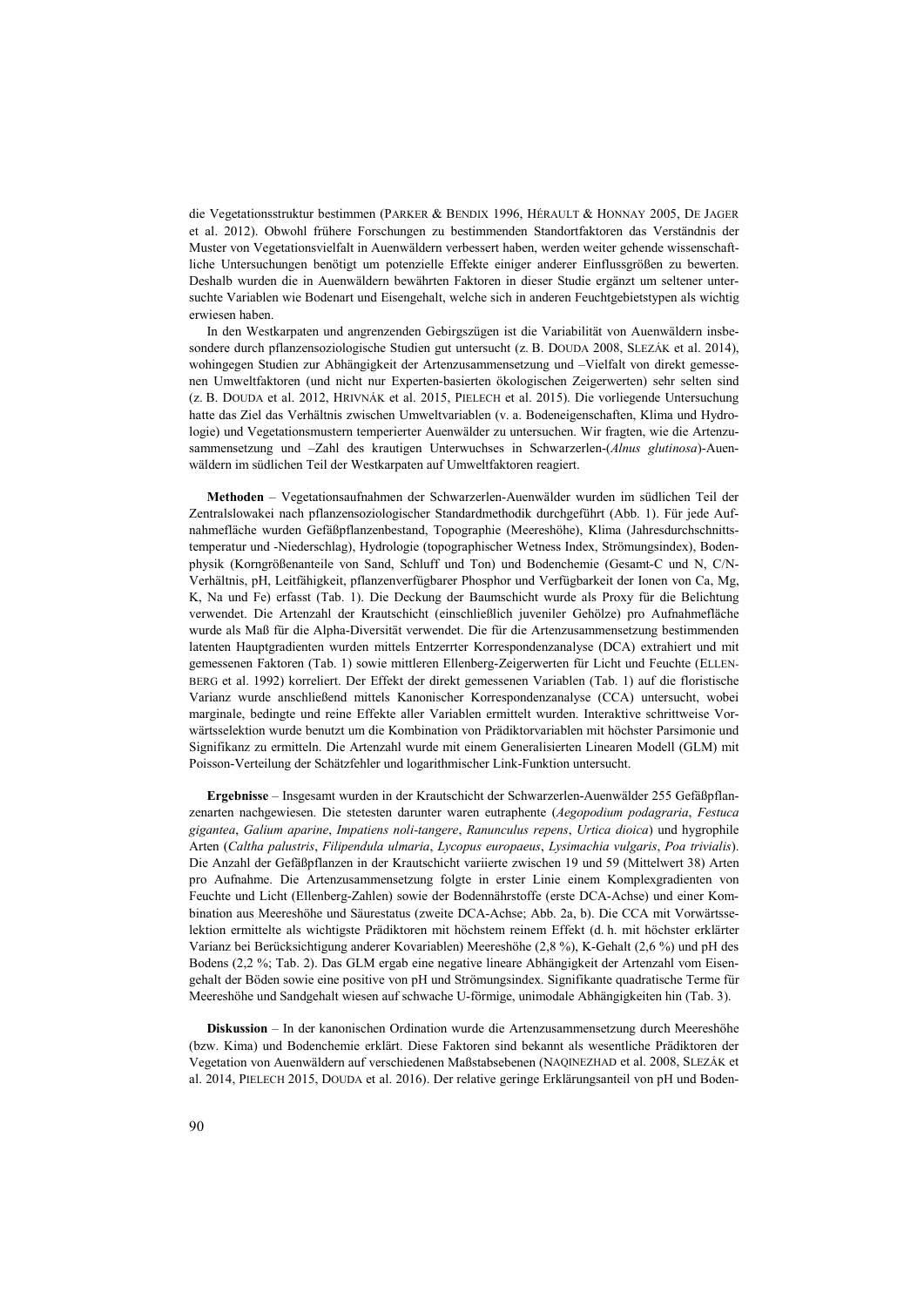nährstoffen ist wahrscheinlich eine Folge des eher kurzen pH-Gradienten und des Vorherrschens sauer verwitternder Gesteine im Untersuchungsgebiet. Die Variation entlang von Höhengradienten wird als Folge von Interaktionen zwischen Ober- und Unterlauf der Gewässer interpretiert (KUGLEROVÁ et al. 2014, PIELECH et al. 2015). Die Hinzunahme von Ellenberg-Zeigerwerten der nicht direkt gemessenen Umweltfaktoren in der DCA verdeutlichte den überragende Einfluss des Wasserhaushalts auf die Artenzusammensetzung. Dieses Muster spiegelt die für Auen typische hohe raum-zeitliche Heterogenität des Wasserhaushalts wider, welcher in komplexer Weise vom Überflutungsregime, Grundwasserstand und Wasserspeicherung in den Böden abhängt.

pH und Eisengehalt der Böden erweisen sich als wichtigste Steuergrößen für die Variation der Artenzahlen der Krautschichtpflanzen. Die positive Beziehung zum pH-Wert ist im Hinblick auf ökophysiologische Anpassungen (MARSCHNER 1991, TYLER 2003) und die Evolutionsgeschichte, welche die Entstehung und Erhaltung deutlich größeren Artenpools kalkliebender Pflanzen gefördert hat (PÄRTEL 2002, EWALD 2003), zu deuten. Der Eisengehalt des Bodens kann die Artenvielfalt der Krautschicht direkt über Toxizität und indirekt über Immobilisierung von Phosphaten beeinflussen (PONNAMPERU-MA 1972, KOOIJMAN & HEDENÄS 2009). Erhöhte Eisengehalte wurden einerseits in sauren Böden, wo sie die pH-Effekte verstärken, und andererseits in staunassen Substraten mit reduzierenden Bedingungen festgestellt (siehe auch MARTIN 1968). Der signifikante Einfluss des Strömungsindex spiegelt enge Interaktionen zwischen lokaler Hydrologie und Topographie in Auenlandschaften wider (PARKER & BENDIX 1996). Seine positive Wirkung auf die Artenvielfalt ist ein Resultat der Schaffung von Störstellen und der feinmaßstäblichen Ressourcenaufteilung mit höherer Nischendiversität. In unserer Studie deutet der quadratische Modellterm auf eine U-förmige Abhängigkeit von der Meereshöhe mit einem Minimum bei 200-300 m und ansteigender Vielfalt in größeren Höhen, allerdings ohne offensichtlichen Anstieg im Tiefland. Höhere Artenvielfalt in größerer Meereshöhe kann durch ein Vorherrschen von Grundwasseraustritten in der submontanen Höhenstufe erklärt werden, welche auf Grund besserer Nährstoffversorgung (KUGLEROVÁ et al. 2014) und konstanterem Wasserstand während Niedrigwasser (JANSSON et al. 2007) artenreichere Auenwälder bedingen als Standorte ohne Wasseraustritt. Die schwach unimodale Abhängigkeit zeigte ein Maximum der Artenvielfalt bei rund 30% Sandgehalt, d. h. in einem Bereich hoher Korngrößendiversität. Dieser Zusammenhang kann mit der Intermediate Disturbance Hypothese (CONNELL 1978, WARD & STANFORD 1983) erklärt werden, da der Anteil feiner Sedimente (Schluff und Ton) in häufig gestörten Auen zunimmt (DE JAGER et al. 2012). Die Zusammensetzung der Pflanzengemeinschaften spiegelt also störungsbedingte Unterschiede in den Life-History-Strategien entlang des Sukzessionsgradienten wider (PARKER & BENDIX 1996).

## **Acknowledgements**

We thank Dušan Senko for help with GRASS GIS analyses, Jörg Ewald and two anonymous reviewers for their constructive and helpful comments on the manuscript. This research was supported by the Science Grant Agency of the Ministry of Education of the Slovak Republic and Slovak Academy of Sciences (VEGA no. 2/0019/14), and by the Grant Agency of the Faculty of Education in CU (GAPF no. 1/18/2015).

## **Supplements**

**Additional supporting information may be found in the online version of this article. Zusätzliche unterstützende Information ist in der Online-Version dieses Artikels zu finden.**

**Supplement E1.** Spearman rank correlation matrix among measured explanatory variables. **Anhang E1.** Matrix der Spearman Rangkorrelationen zwischen gemessenen Umwelt-variablen.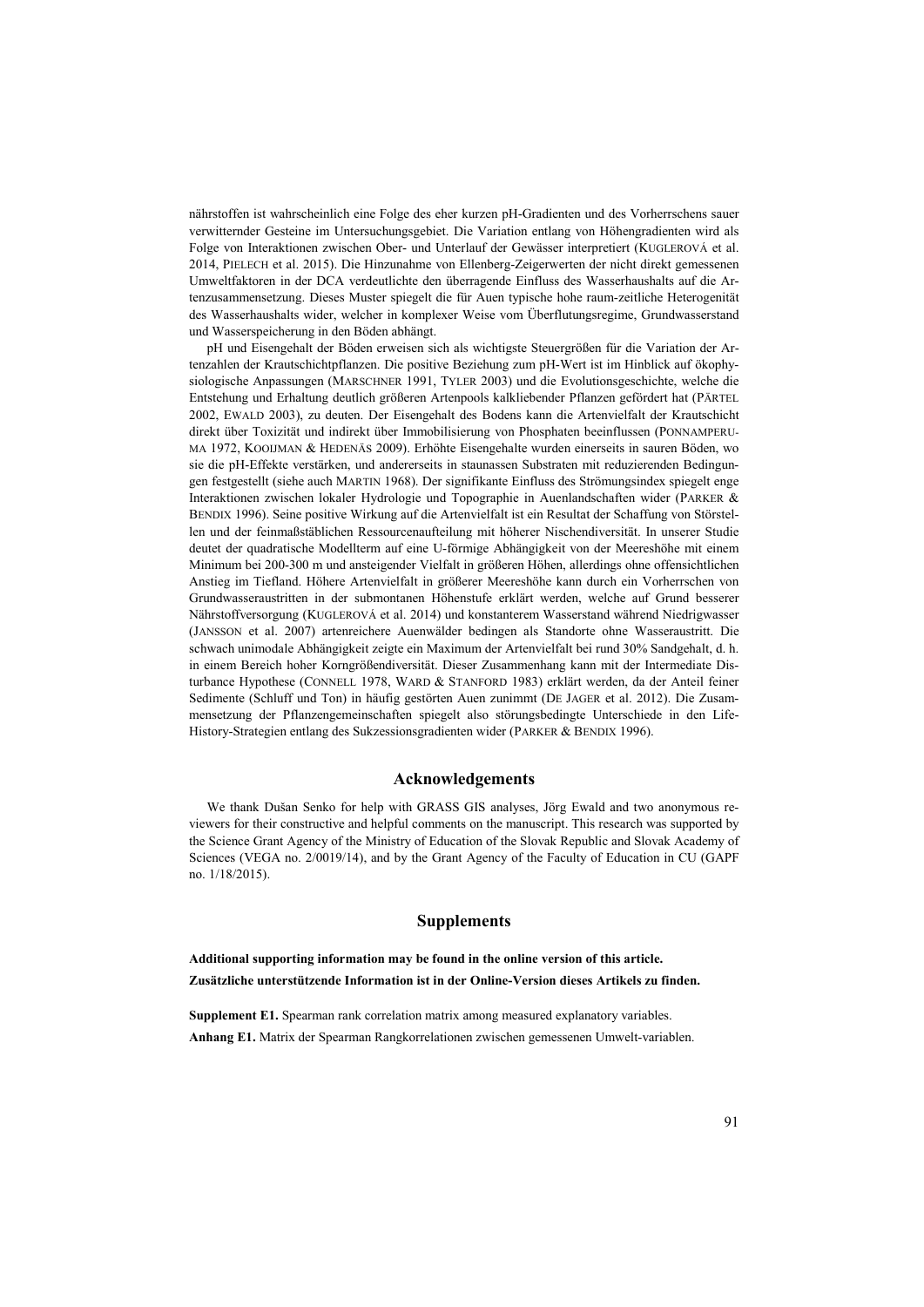#### **References**

ADAMS, J. (2009): Species richness patterns in the diversity of life. – Springer, Berlin: 416 pp.

- BARKMAN, J.J., DOING, H. & SEGAL, S. (1964): Kritische Bemerkungen und Vorschläge zur quantitativen Vegetationsanalyse. – Acta Bot. Neerl. 13: 394–419.
- BENDIX, J. (1999): Stream power influence on southern Californian riparian vegetation. J. Veg. Sci. 10: 243–252.
- BENDIX, J. & HUPP, C.R. (2000): Hydrological and geomorphological impacts on riparian plant communities. – Hydrol. Process. 14: 2977–2990.
- BIURRUN, I., CAMPOS, J.A., GARCÍA-MIJANGOS, I., HERRERA, M. & LOIDI, J. (2016): Floodplain forests of the Iberian Peninsula: vegetation classification and climatic features. – Appl. Veg. Sci. 19: 336–354.
- CHYTRÝ, M., DRAŽIL, T., HÁJEK, M. et al. (2015): The most species-rich plant communities in the Czech Republic and Slovakia (with new world records). – Preslia 87: 217–278.
- CONNELL, J.H. (1978): Diversity in tropical rain forests and coral reefs. Science 199: 1302–1310.
- DE JAGER, N.R., THOMSEN, M. & YIN, Y. (2012): Threshold effects of flood duration on the vegetation and soils of the Upper Mississippi River floodplain, USA. – For. Ecol. Manag. 270: 135–146.
- DOUDA, J. (2008): Formalized classification of the vegetation of alder carr and floodplain forests in the Czech Republic. – Preslia 80: 199–224.
- DOUDA, J. (2010): The role of landscape configuration in plant composition of floodplain forests across different physiographic areas. – J. Veg. Sci. 21: 1110–1124.
- DOUDA, J., BOUBLÍK, K., SLEZÁK, M. et al. (2016): Vegetation classification and biogeography of European floodplain forests and alder carrs. – Appl. Veg. Sci. 19: 147–163.
- DOUDA, J., DOUDOVÁ-KOCHÁNKOVÁ, J., BOUBLÍK, K. & DRAŠNAROVÁ, A. (2012): Plant species coexistence at local scale in temperate swamp forest: test of habitat heterogeneity hypothesis. – Oecologia 169: 523–534.
- DUPRÉ, C., WESSBERG, C. & DIEKMANN, M. (2002): Species richness in deciduous forests: effects of species pools and environmental variables. – J. Veg. Sci. 13: 505–516.
- ELLENBERG, H, WEBER, H.E., DÜLL, R, WIRTH, W, WERNER, W & PAULIßEN, D. (1992): Zeigerwerte von Pflanzen in Mitteleuropa. – Scr. Geobot. 18: 1–258.
- EWALD, J. (2003): The calcareous riddle: why are there so many calciphilous species in the central European flora? – Folia Geobot. 38: 357–366.
- GĄBKA, M. & LAMENTOWICZ, M. (2008): Vegetation-environment relationships in peatlands dominated by *Sphagnum fallax* in Western Poland. – Folia Geobot. 43: 413–429.
- GRUBER, S. & PECKHAM, S. (2008): Land-surface parameters and objects in hydrology. In: HENGL, T. & REUTER, H.I. (Eds.): Geomorphometry: concepts, software, applications: 171–194. Elsevier, Amsterdam.
- GUISAN, A. & ZIMMERMANN, N.E. (2000): Predictive habitat distribution models in ecology. Ecol. Model. 135: 147–186.
- HÄRDTLE, W., VON OHEIMB, G., MEYER, H. & WESTPHAL, C. (2003): Patterns of species composition and species richness in moist (ash-alder) forests of northern Germany (Schleswig-Holstein). – Feddes Repert. 114: 574–586.
- HÉRAULT, B. & HONNAY, O. (2005): The relative importance of local, regional and historical factors determining the distribution of plants in fragmented riverine forests: an emergent group approach. – J. Biogeogr. 32: 2069–2081.
- HRIVNÁK, R., SLEZÁK, M., JARČUŠKA, B., JAROLÍMEK, I. & KOCHJAROVÁ, J. (2015): Native and alien plant species richness response to soil nitrogen and phosphorus in temperate floodplain and swamp forests. – Forests 6: 3501–3513.
- HUANG, W., MCDOWELL, W.H., ZOU, X., RUAN, H., WANG, J. & LI, L. (2013): Dissolved organic carbon in headwater streams and riparian soil organic carbon along an altitudinal gradient in the Wuyi Mountains, China. – PLoS ONE 8: e78973.
- HUBBELL, S.P. (2001): The unified neutral theory of biodiversity and biogeography. Princeton University Press, Princeton: 392 pp.
- JANSSON, R., LAUDON, H., JOHANSSON, E. & AUGSPURGER, C. (2007): The importance of groundwater discharge for plant species number in riparian zones. – Ecology 88: 131–139.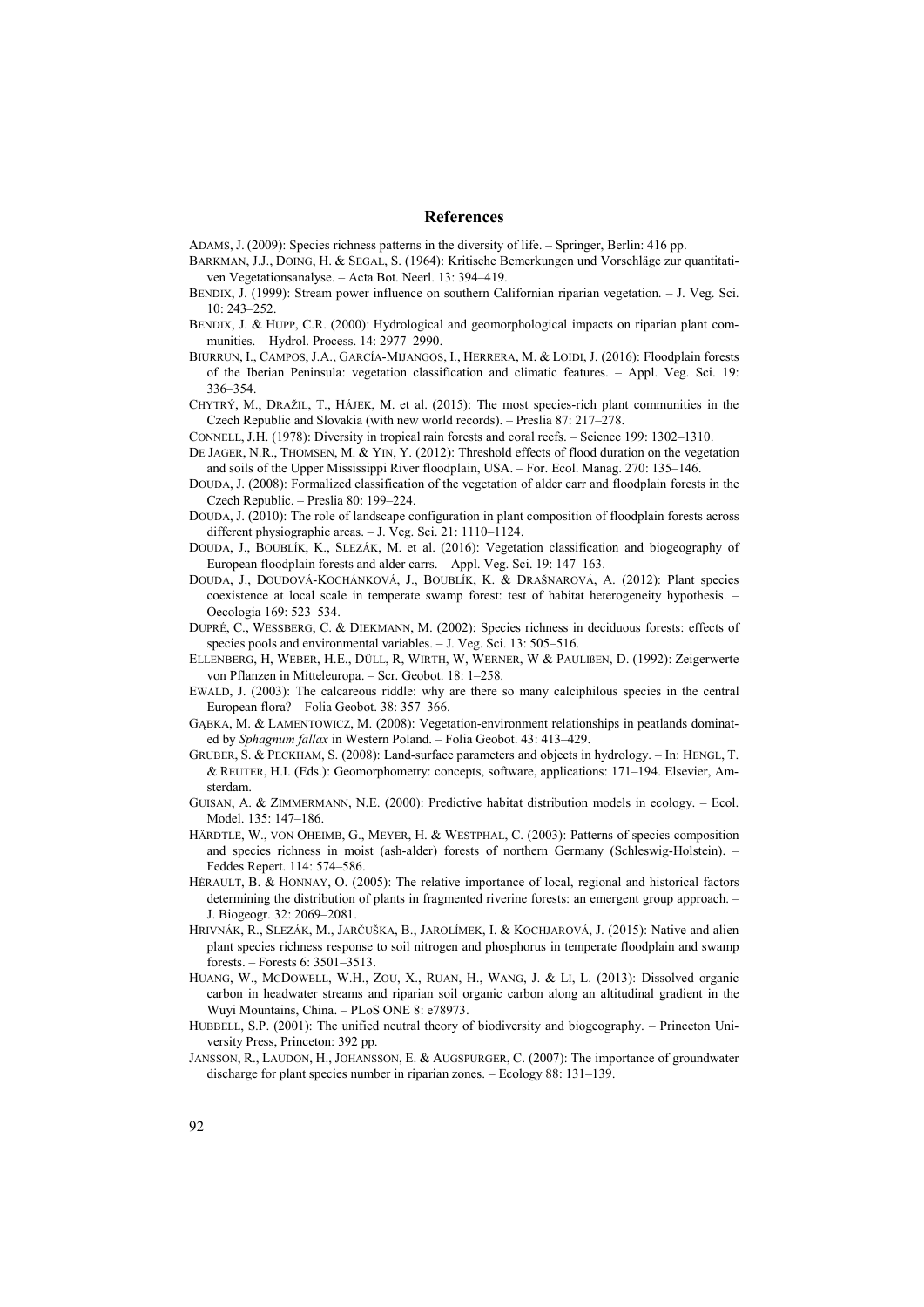- JOHNSON, J.B. & OMLAND, K.S. (2004): Model selection in ecology and evolution. Trends Ecol. Evol. 19: 101–108.
- KOOIJMAN, A. & HEDENÄS, L. (2009): Changes in nutrient availability from calcareous to acid wetland habitats with closely related brown moss species: increase instead of decrease in N and P. – Plant Soil 324: 267–278.
- KÖRNER, C. (2007): The use of altitude in ecological research. Trends Ecol. Evol. 22: 569–574.
- KUGLEROVÁ, L., JANSSON, R., ÅGREN, A., LAUDON, J. & MALM-RENÖFÄLT, B. (2014): Groundwater discharge creates hotspots of riparian plant species richness in a boreal forest stream network. – Ecology 95: 715–725.
- LIENDO, D., GARCÍA-MIJANGOS, I., CAMPOS, J.A., LÓPEZ-MUNIAIN, U. & BIURRUN, I. (2016): Drivers of plant invasion at broad and fine scale in short temperate streams. – River Res. Appl. 32: 1730–1739.
- LUCASSEN, E.C.H.E.T., SMOLDERS, A.J.P. & ROELOFS, J.G.M. (2000): Increased groundwater levels cause iron toxicity in *Glyceria fluitans* (L.). – Aquat. Bot. 66: 321–327.
- MARHOLD, K. & HINDÁK, F. (Eds.) (1998): Checklist of non-vascular and vascular plants of Slovakia. – Veda, Bratislava: 688 pp.
- MARSCHNER, H. (1991): Mechanisms of adaptation of plants to acid soils. Plant Soil 134: 1–20.
- MARTIN, M.H. (1968): Conditions affecting the distribution of *Mercurialis perennis* L. in certain Cambridgeshire woodlands. – J. Ecol. 56: 777–793.
- MOORE, I.D., GRAYSON, R.B. & LADSON, A.R. (1991): Digital terrain modelling: a review of hydrological, geomorphological, and biological applications. – Hydrol. Process. 5: 3–30.
- NAQINEZHAD, A., HAMZEH'EE, B. & ATTAR, F. (2008): Vegetation-environment relationships in the alderwood communities of Caspian lowlands, N. Iran (toward an ecological classification). – Flora 203: 567–577.
- NILSSON, C., GRELSSON, G., JOHANSSON, M. & SPERENS, U. (1989): Patterns of plant species richness along riverbanks. – Ecology 70: 77–84.
- ØKLAND, R.H. (1996): Are ordination and constrained ordination alternative or complementary strategies in general ecological studies? – J. Veg. Sci. 7: 289–292.
- PAAL, J., RANNIK, R., JELETSKY, E.-M. & PRIEDITIS, N. (2007): Floodplain forests in Estonia: typological diversity and growth conditions. – Folia Gebot. 42: 383–400.
- PÄRTEL, M. (2002): Local and diversity patterns and evolutionary history at regional scale. Ecology 83: 2361–2366.
- PARKER, K.C. & BENDIX, J. (1996): Landscape-scale geomorphic influences on vegetation patterns in four environments. – Phys. Geogr. 17: 113–141.
- PIELECH, R. (2015): Formalised classification and environmental controls of riparian forest communities in the Sudetes (SW Poland). – Tuexenia 35: 155–176.
- PIELECH, R., ANIOŁ-KWIATKOWSKA, J. & SZCZĘŚNIAK, E. (2015): Landscape-scale factors driving plant species composition in mountain streamside and spring riparian forests. – For. Ecol. Manag. 347: 217–227.
- PINAY, G., RUFFINONI, C. & FABRE, A. (1995): Nitrogen cycling in two riparian forest soils under different geomorphic conditions. – Biogeochemistry 30: 9–29.
- POLLOCK, M.M., NAIMAN, R.J. & HANLEY, T.A. (1998): Plant species richness in riparian wetlands a test of biodiversity theory. – Ecology 79: 94–105.
- PONNAMPERUMA, F.N. (1972): The chemistry of submerged soils. Adv. Agron. 24: 29–96.
- QUINN, P., BEVEN, K., CHEVALLIER, P. & PLANCHON, O. (1991): The prediction of hillslope flow paths for distributed hydrological modelling using digital terrain models. – Hydrol. Process. 5: 59–79.
- RAHBEK, C. (2005): The role of spatial scale and the perception of large-scale species-richness patterns. – Ecol. Lett. 8: 224–239.
- ROZBROJOVÁ, Z. & HÁJEK, M. (2008): Changes in nutrient limitation of spring fen vegetation along environmental gradients in the West Carpathians. – J. Veg. Sci. 19: 613–620.
- SCHMIDA, A. & WILSON, M.V. (1987): Biological determinants of species diversity. J. Biogeogr. 12: 1–20.
- SLEZÁK, M., HRIVNÁK, R. & PETRÁŠOVÁ, A. (2014): Numerical classification of alder carr and riparian alder forests in Slovakia. – Phytocoenologia 44: 283–308.
- SNOWDEN, R.E.D. & WHEELER, B.D. (1993): Iron toxicity to fen plant-species. J. Ecol. 81: 35–46.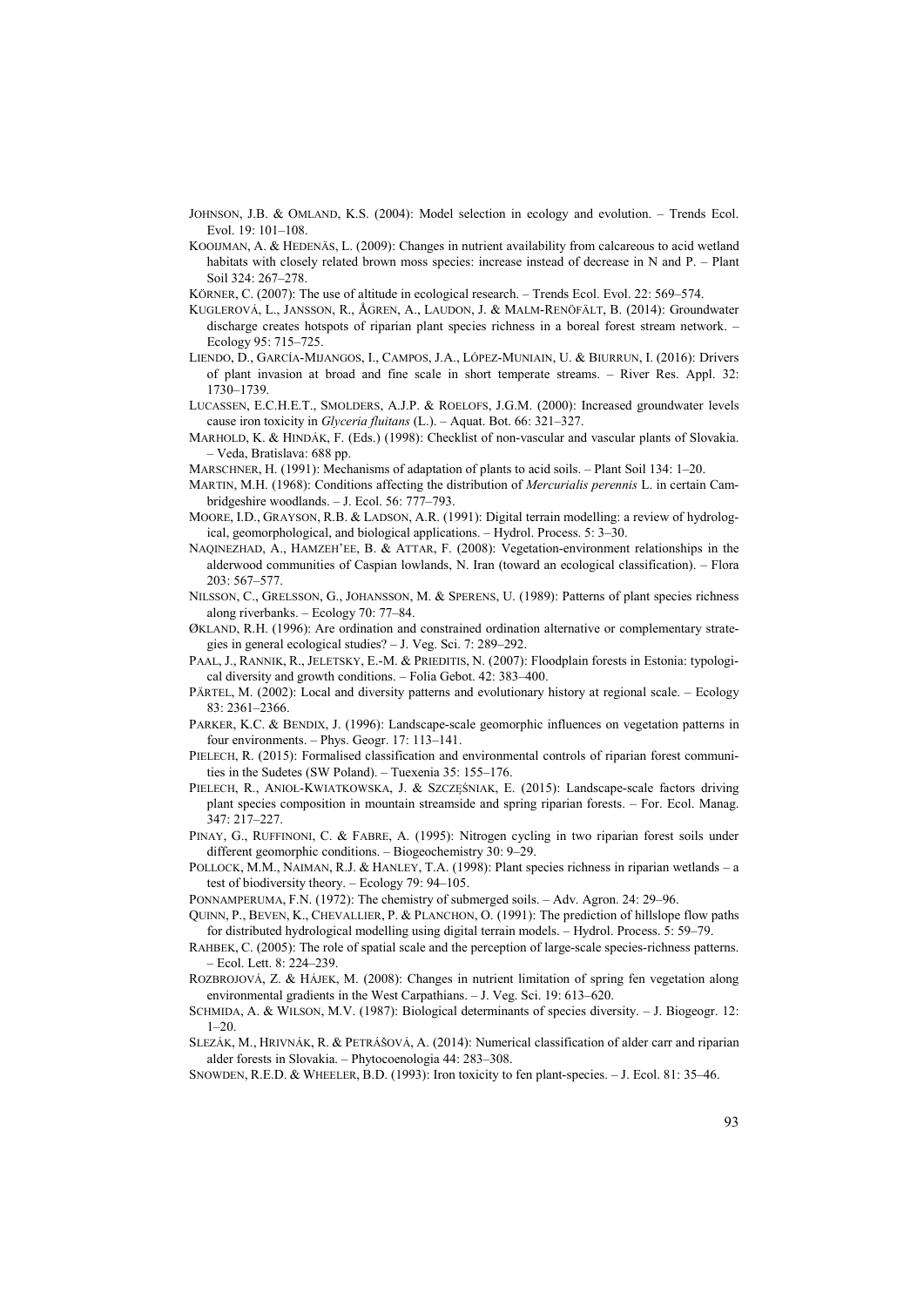- STEFAŃSKA-KRZACZEK, E., KĄCKI, Z. & SZYPUŁA, B. (2016): Coexistence of ancient forest species as an indicator of high species richness. – For. Ecol. Manag. 365: 12–21.
- TYLER, G. (2003): Some ecophysiological and historical approaches to species richness and calcicole/calcifuge behaviour – contribution to a debate. – Folia Geobot. 38: 419–428.
- VAN ECK, W.H.J.M., VAN DE STEEG, H.M., BLOM, C.W.P.M. & DE KROON, H. (2004): Is tolerance to summer flooding correlated with distribution patterns in river floodplains? A comparative study of 20 terrestrial grassland species. – Oikos 107: 393–405.
- VERTAPETIAN, B.B. & JACKSON, M.B. (1997): Plant adaptations to anaerobic stress. Ann. Bot. 79, Suppl. A: 3–20.
- WARD, J.V. & STANFORD, J.A. (1983): The intermediate disturbance hypothesis: and explanation for biotic diversity in lotic ecosystems. – In: FONTAINE, T.D. & BARTELL, S.M. (Eds.): Dynamics of lotic ecosystems: 347–356. Ann Arbor Science, Ann Arbor (Michigan).
- ZELENÝ, D. & SCHAFFERS, A.P. (2012): Too good to be true: pitfalls of using mean Ellenberg indicator values in vegetation analyses. – J. Veg. Sci. 23: 419–431.
- ZOBEL, M. (2016): The species pool concept as a framework for studying patterns of plant diversity. J. Veg. Sci. 27: 8–18.